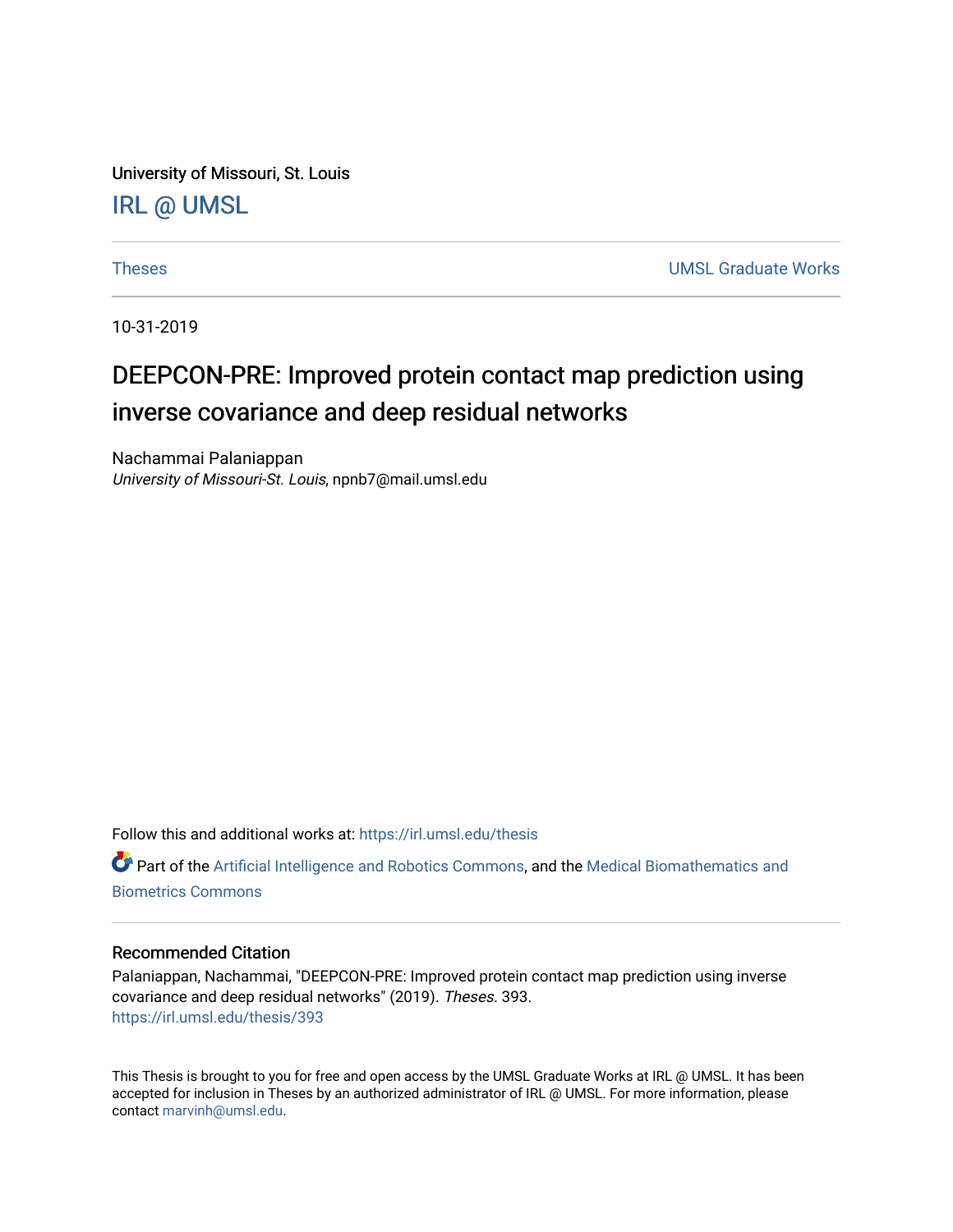## **DEEPCON-PRE: Improved protein contact map prediction using inverse covariance and deep residual networks**

Nachammai Palaniappan

#### A THESIS

Presented to the Faculty of The Graduate School at the University of Missouri – St. Louis In partial Fulfillment of Requirements For the Degree of Master of Science

Major: Computer Science

Under the Supervision of Dr. Badri Adhikari

St. Louis, MO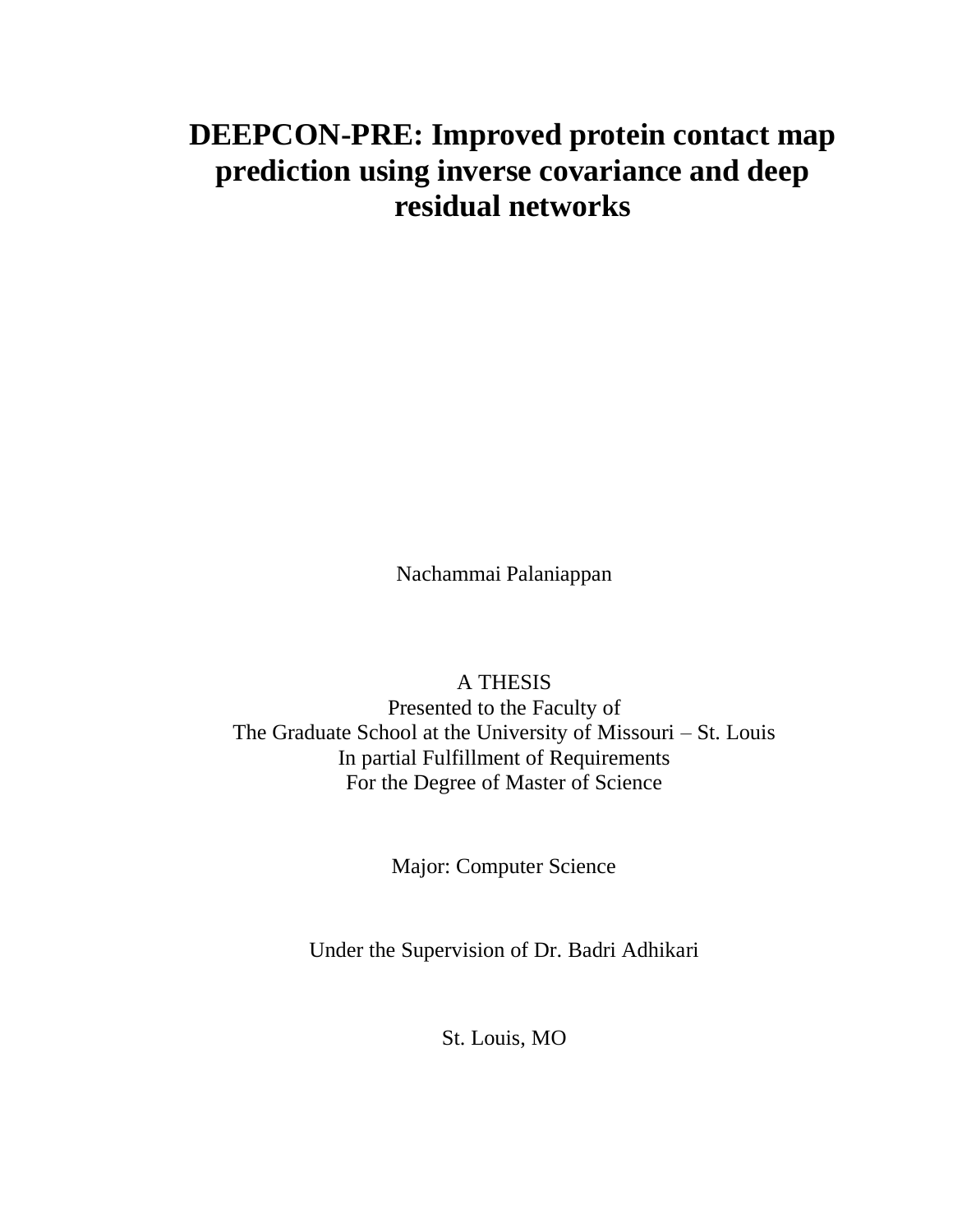## **Abstract**

As with most domains where machine learning methods are applied, correct feature engineering is critical when developing deep learning algorithms for solving the protein folding problem. Unlike the domains such as computer vision and natural language processing, feature engineering is not rigorously studied towards solving the protein folding problem. A recent research has highlighted that input features known as precision matrix are most informative for predicting inter-residue contact map, the key for building three-dimensional models. In this work, we study the significance of the precision matrix feature when very deep residual networks are trained. Using a standard dataset of 3456 proteins, known as the DeepCov set, we trained multiple deep residual networks and tested our models on an independent test dataset of 150 proteins. On this test dataset, we find that precision matrix features deliver 3.7% more precise long-range contacts than the benchmark covariance matrix features in our recently published method DEEPCON. In addition to validating the findings that precision matrix is more informative, we also find that the significance of precision matrix is reduced when deeper residual network models are trained. Our method, DEEPCON-PRE, i.e. DEEPCON with precision matrix as input feature, is available at [https://github.com/nachammai779/Deepcon\\_Precision.](https://github.com/nachammai779/Deepcon_Precision)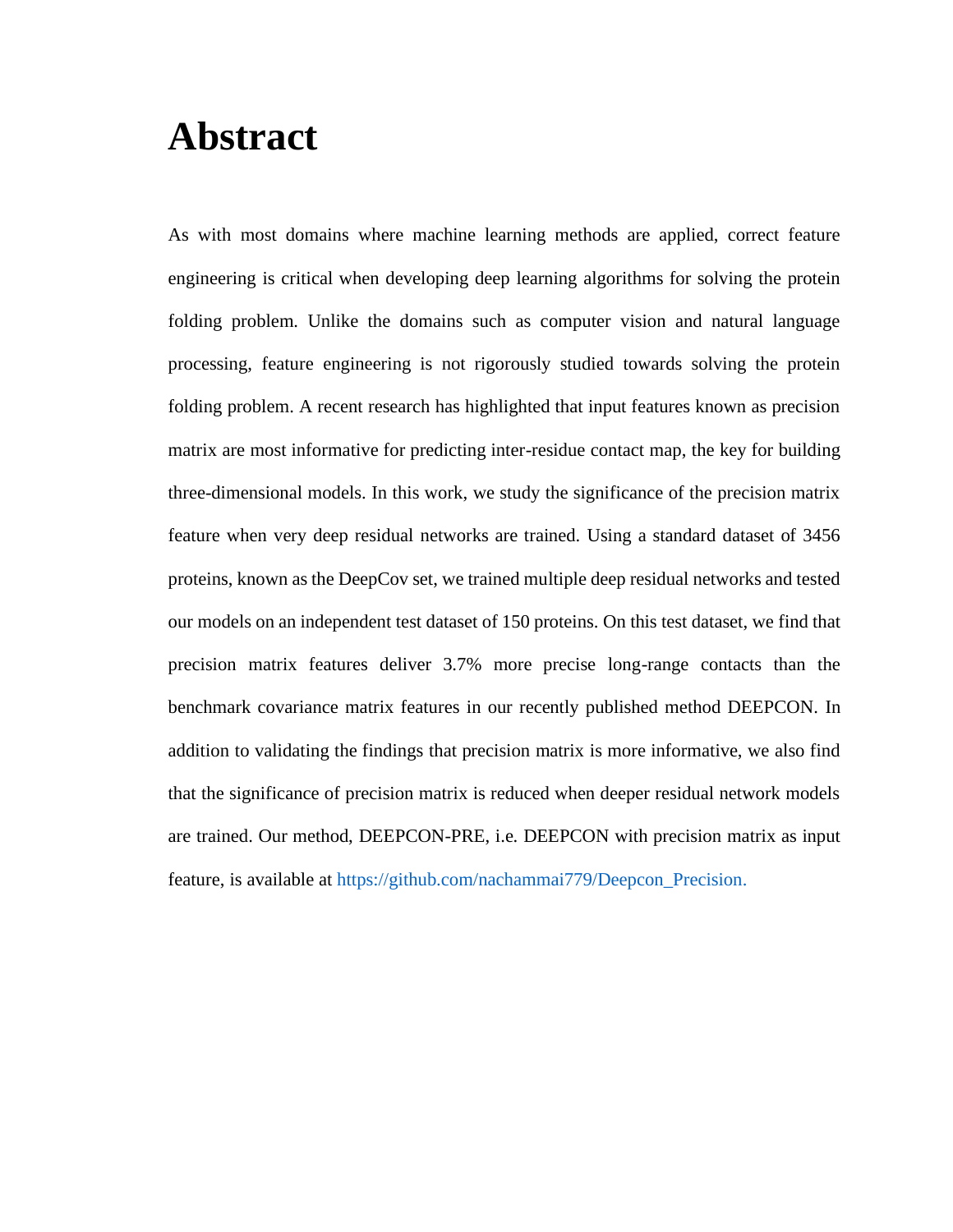## **Contents**

| 1 Introduction                       | 1  |
|--------------------------------------|----|
|                                      |    |
|                                      |    |
|                                      |    |
|                                      |    |
| 2 Materials and Methods              | 9  |
|                                      |    |
|                                      |    |
|                                      |    |
|                                      |    |
|                                      |    |
|                                      |    |
| 3 Results                            | 18 |
|                                      |    |
|                                      |    |
|                                      |    |
|                                      |    |
| <b>4 Conclusions and future work</b> | 25 |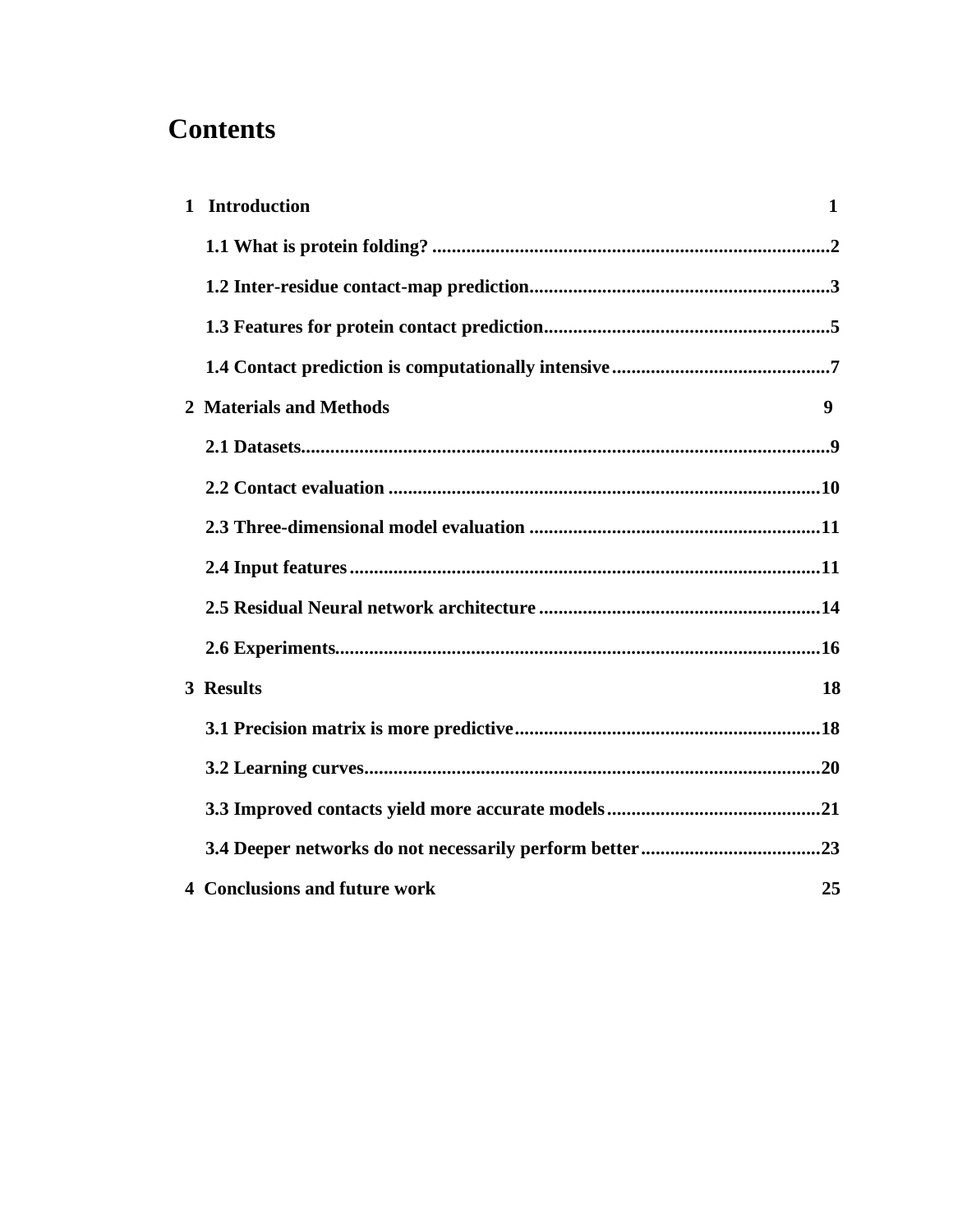#### **List of Figures**

**2.1** [In our experiments, we train and validate using the DeepCov dataset, where each input](#page-15-2)  [protein is an L\\*L\\*441 matrix, and test using the PSICOV 150 proteins.](#page-15-2) ..........................9

**2.2** [The DEEPCON residual network architecture used in our experiments. The last](#page-21-0) layer [in the block is a dilated convolutional layer with dilation rate of 1, 2 and 4 at alternating](#page-21-0)  [blocks............................................................................................................................15](#page-21-0)

**3.1** [Comparison of the performance of our DEEPCON-PRE method with the original](#page-25-0)  DEEPCON method using the precision of top  $L/5$ , top  $L/2$ , and top L contacts as the [evaluation metric. Scatter plot with more data points in the upper triangle demonstrate that](#page-25-0)  [our method performs better............................................................................................19](#page-25-0)

**3.2** [Precision of top L/5 and top L long-range contacts \(first two columns\) and all medium](#page-27-1)[and long-range contacts \(last column\) over the training epochs when covariance matrix and](#page-27-1)  [precision matrix are used as input feature using the DEEPCON implementation \(top row\)](#page-27-1)  [and ResPRE implementation \(bottom row\). Results are shown on the validation dataset.](#page-27-1) [......................................................................................................................................21](#page-27-1)

**3.3** [Top one models built using DEEPCON \(blue-left\) and DEEPCON-PRE \(blue-right\)](#page-28-0)  [contacts for the protein '1k7j' superposed on the native structure \(orange\). TM](#page-28-0)[score/RMSD of the DEEPCON model and DEEPCON-PRE models are 0.19/17.3 and](#page-28-0)  [0.29/5.9 respectively......................................................................................................22](#page-28-0)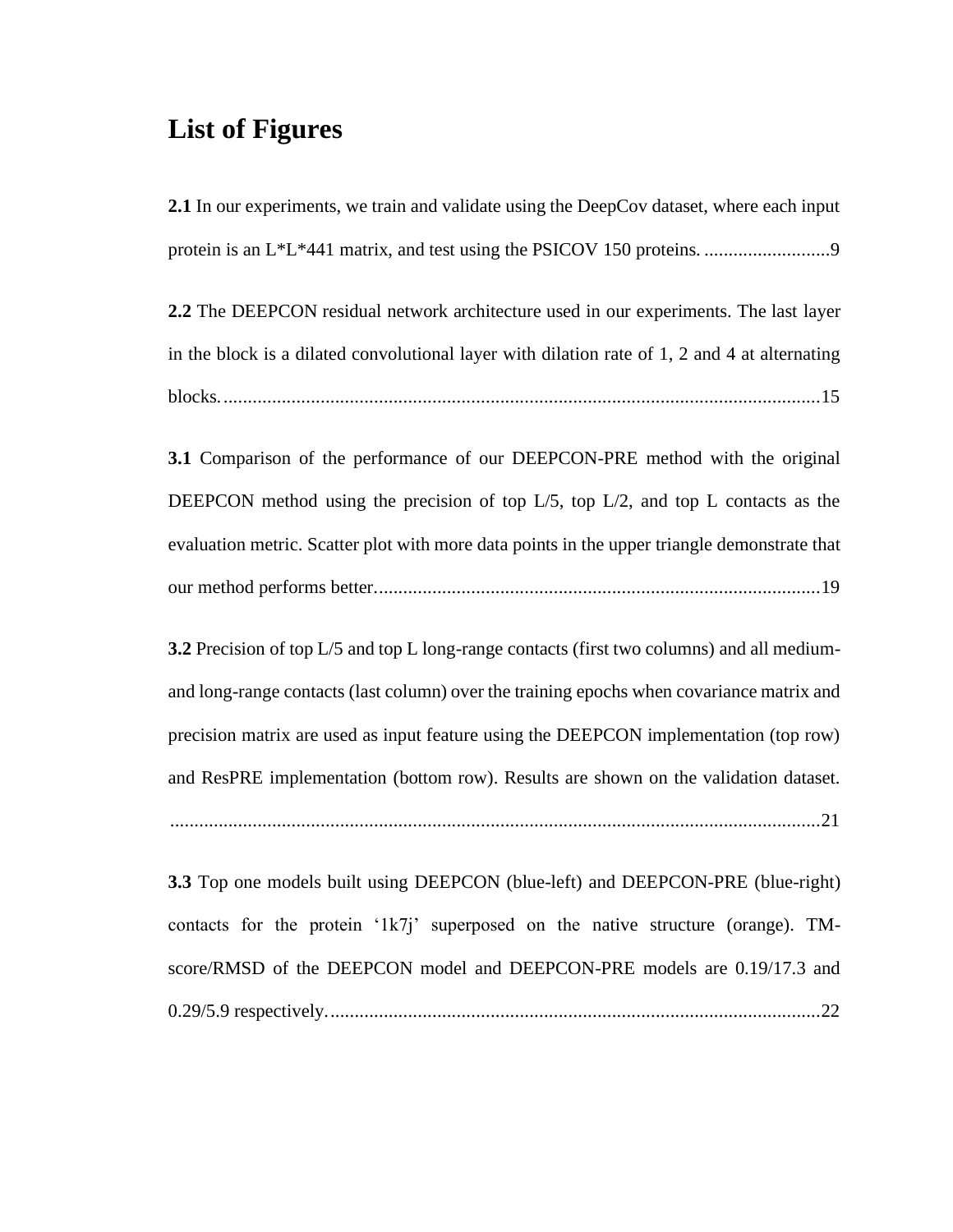**3.4** [Top one models built using ResPRE-COV \(blue-left\) and ResPRE-PRE \(blue-right\)](#page-29-1)  [contacts for the protein '1jbk' superposed on the native structure \(orange\). TM](#page-29-1)[score/RMSD of the ResPRE-COV model and ResPRE-PRE models are 0.2047/17.0 and](#page-29-1)  0.2017/16.4 respectively. [...............................................................................................23](#page-29-1)

**3.5** [Plots showing the precision of top L/5 long-range contacts vs the network depth](#page-30-0)  [\(number of residual blocks\) when covariance matrix and precision matrix are used as input](#page-30-0)  [feature in the DEEPCON implementation \(left\) and ResPRE implementation \(right\).](#page-30-0) ....24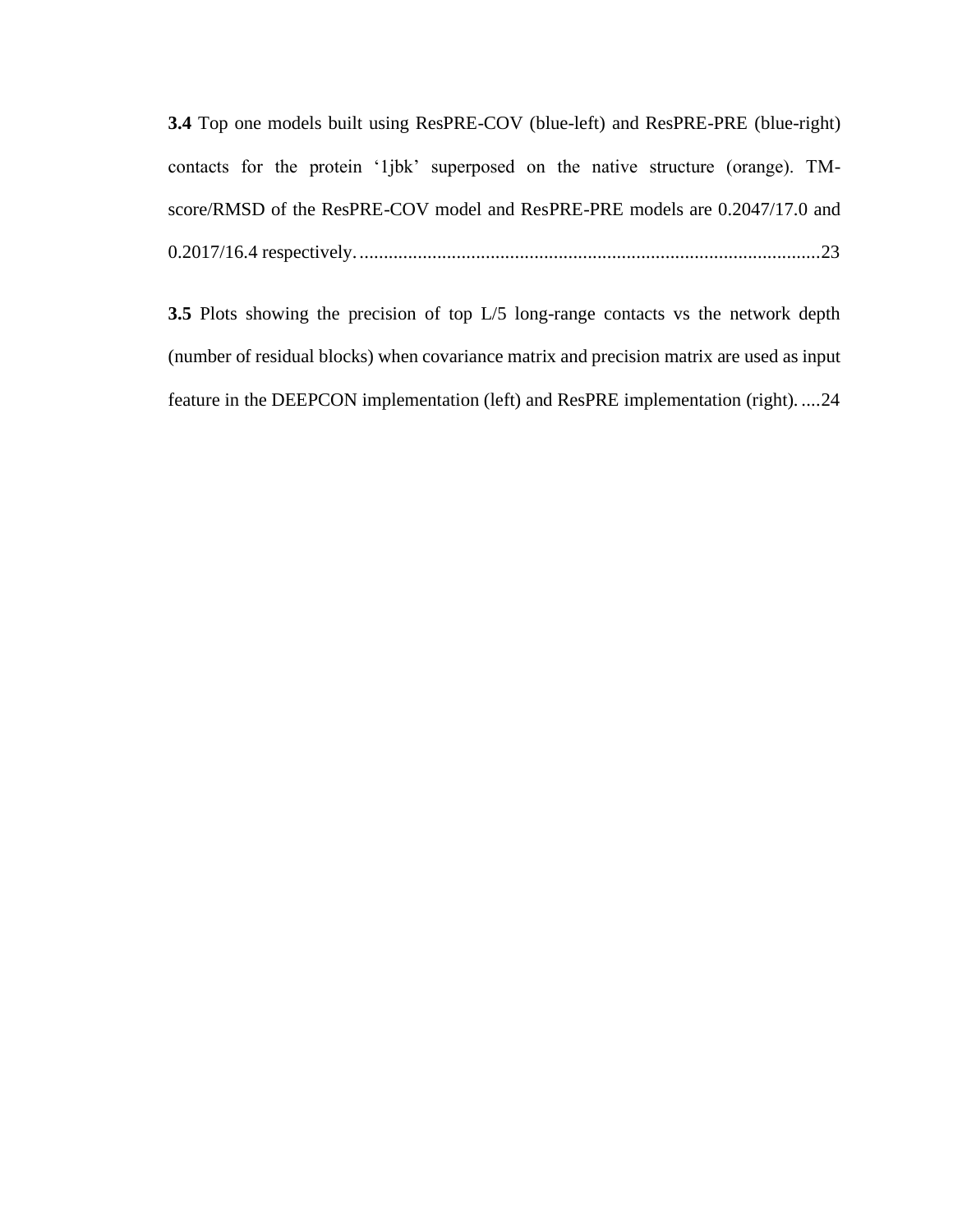## **List of Tables**

| 1 Mean precision of top L/5, L/2, and L long-range contacts $(P_{L/5}, P_{L/2},$ and $P_L$ , respectively) |
|------------------------------------------------------------------------------------------------------------|
| on the 150 protein in the PSICOV test dataset when covariance matrix and precision matrix                  |
| features using the DEEPCON and ResPRE implementations are used as input for training.                      |
| 20                                                                                                         |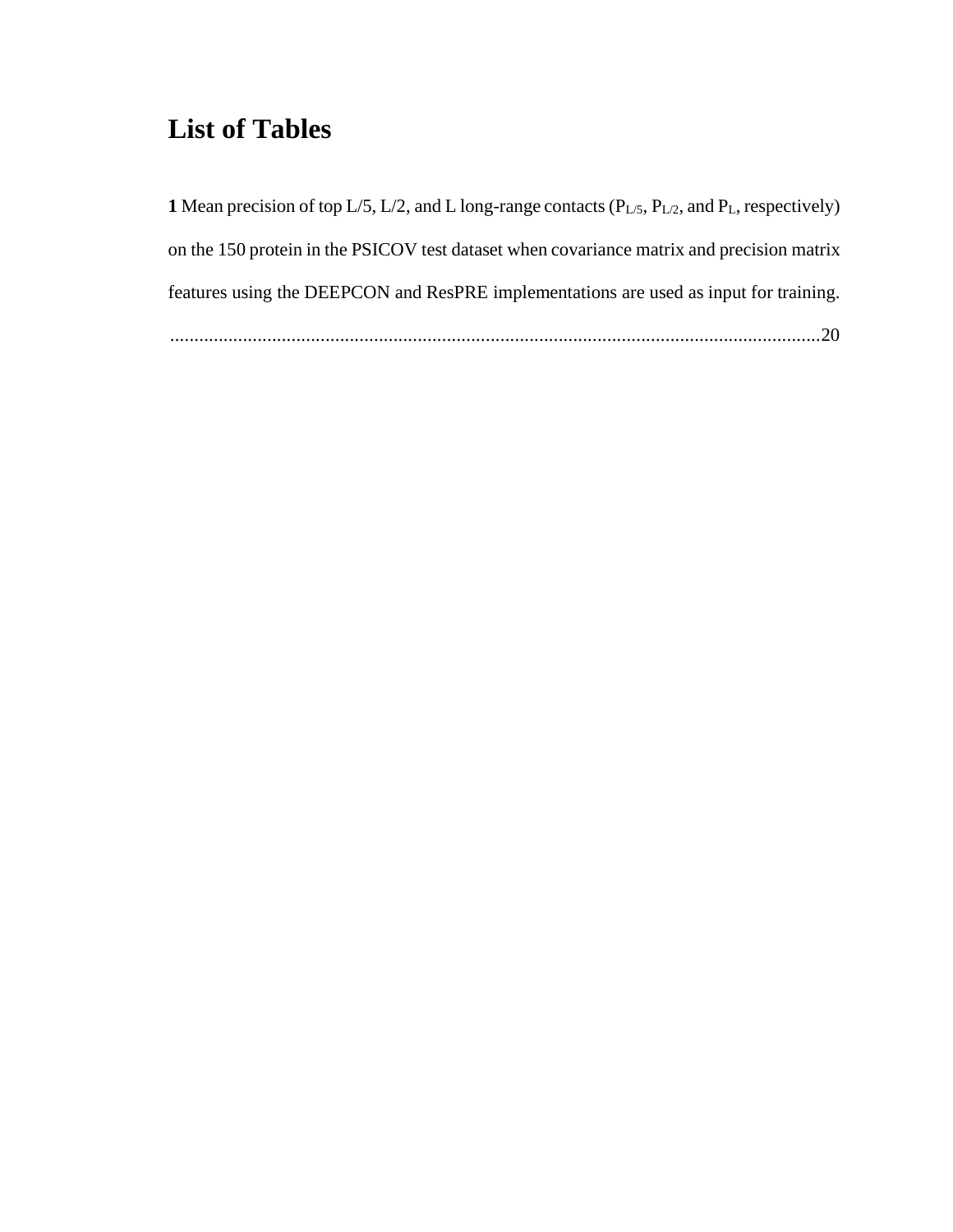## <span id="page-7-0"></span>**Chapter 1**

## **Introduction**

Deep learning is a subfield of machine learning. It is a mathematical framework to learn new representations of data. New increasingly meaningful representations from data are learned incrementally in every new successive layer. These layered representations are learned via models called neural networks. Neural networks transform the input data into representations that are increasingly different from the original data and increasingly informative about the final result. The deep learning networks typically perform automatic feature extraction without human intervention unlike most traditional machine-learning algorithms. Prior to the boom of the deep learning practices, feature extraction step was needed to manually engineer good layers of data representations. But these manual feature engineering methods take time for the scientists to get their input data ready. This method did not prove to be very successful particularly for image data because it was difficult to manually extract all the relevant features needed for the accurate classification. When training using unlabeled data, each node in a layer of a deep network learns features automatically by repeatedly trying to reconstruct the input from which it draws its samples, attempting to minimize the difference between the network's guesses and the probability distribution of the input data. In the process, these deep neural networks learn to recognize correlations between certain relevant features and the actual output. They draw connections between feature signals and what those features represent. The process of recognizing correlations between relevant features and true output makes deep neural network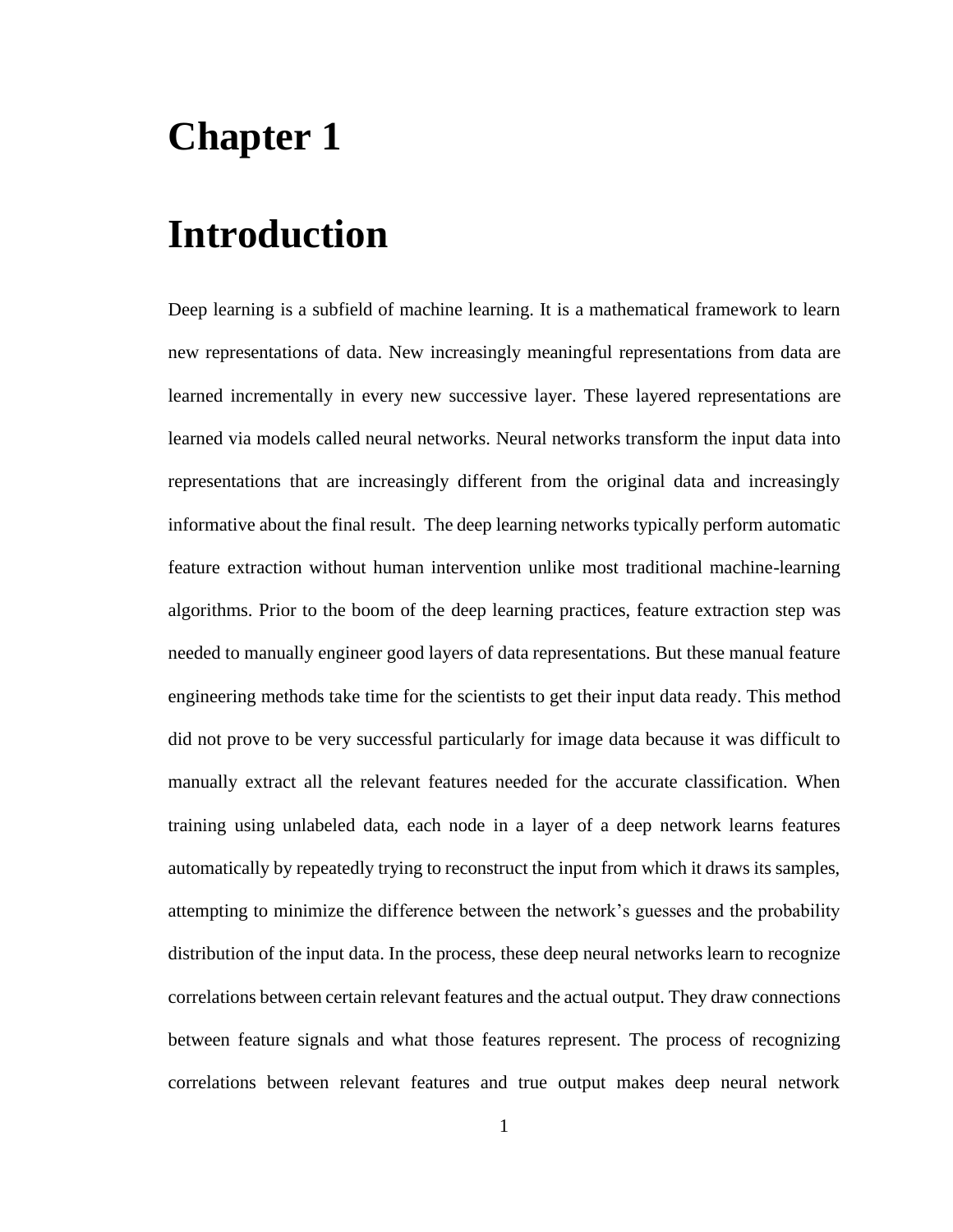algorithms more useful compared to prior practices. In this work, we predict protein interresidue contacts using standard two-dimensional convolutional neural networks, commonly used for image classification problems.

#### <span id="page-8-0"></span>**1.1 What is protein folding?**

Protein folding is the process by which a protein structure assumes its functional shape or conformation. All protein molecules are heterogeneous unbranched chains of amino acids. By coiling and folding into a specific three-dimensional shape they can perform their biological function. Protein structure prediction is the inference of the three-dimensional structure of a protein from its amino acid sequence—that is, the prediction of its folding and its secondary and tertiary structure from its primary structure.

Scientists from multiple fields including machine learning, biology, physics, chemistry, and mathematics have combined their ideas and have come up with innovative solutions for protein structure prediction. One such idea is using the multiple sequence alignment files as input and predicting the residues in the proteins using different kinds of predictors. A multiple sequence alignment is a sequence alignment of three or more biological sequences, generally protein, DNA, or RNA. Multiple sequence alignments can be helpful in many circumstances like detecting historical and familial relations between sequences of proteins or amino acids and determining certain structures or locations on sequences. An amino acid is made up of a few different parts, connected to each other. The parts of an amino acid are an amine group, a carboxylic acid group, and the residue. The amine and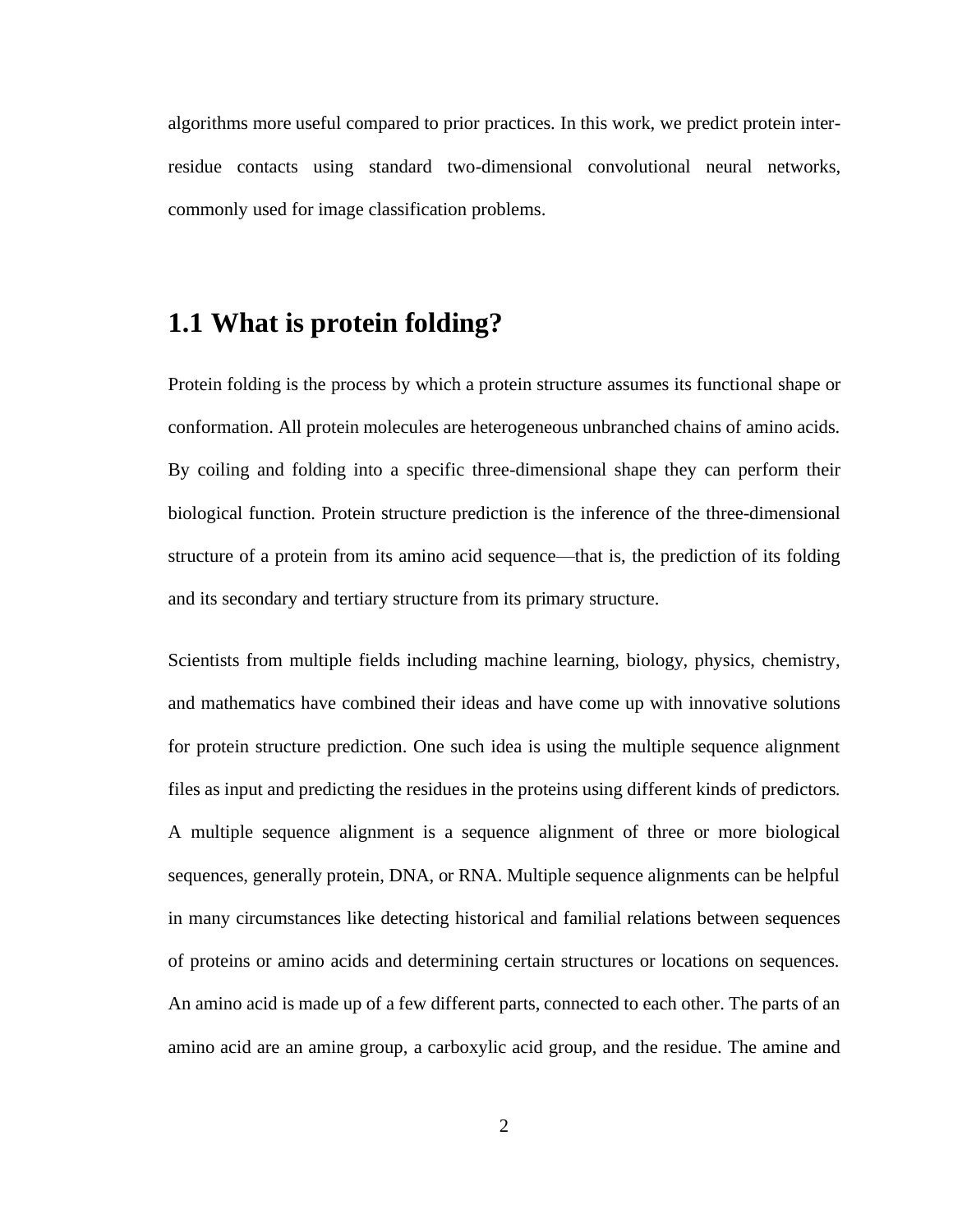carboxylic acid groups give the name 'amino acid,' and these two parts are identical to those of other amino acids. The residue is the part that is unique among each of the 20 amino acids. Think of the generic definition of residue as something leftover. An amino acid residue is what's left over when you take away all the identical parts of the amino acid. Amino acid residues are important because they are the unique portion of an amino acid. They are the part that gives the amino acid its unique identity. When amino acids are lined up to form a protein, they'll arrange themselves so that hydrophilic residues are exposed to water, and hydrophobic residues are hidden from water. This can cause the protein to form into an alpha-helix, which is a coiled-up shape, or to form into a beta pleated sheet, which is a zig-zag shape. The shape a protein takes is incredibly important for its function. Amino acid residues can also link pieces of a protein together. This is another way protein get its specific shape.

#### <span id="page-9-0"></span>**1.2 Inter-residue contact-map prediction**

A protein contact map represents the distance between all possible amino acid residue pairs of a three-dimensional protein structure using a binary two-dimensional matrix. For two residues if the element of the matrix is 1 then the two residues are closer than a predetermined threshold or 0 otherwise. If they are close to each other in the true output, then the predicted residues must reflect the same. Typically, residues are defined to be in contact when the distance between their β-carbon atoms (or α-carbon for the amino acid glycine) is smaller than 8 Å (Moult, Fidelis, Kryshtafovych, Schwede, & Tramontano, 2018) (Monastyrskyy, D'Andrea, Fidelis, Tramontano, & Kryshtafovych, 2016). The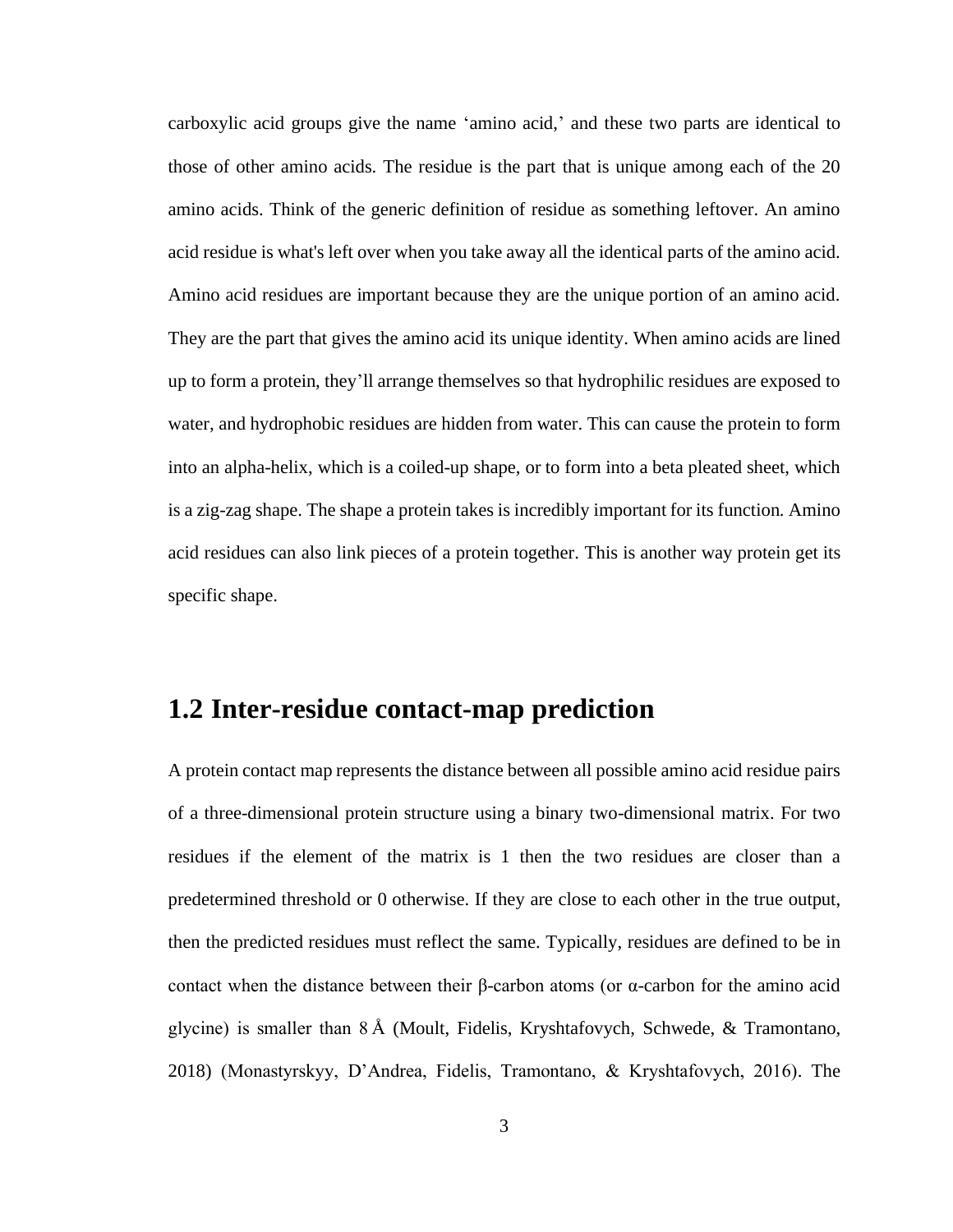ability to make these predictions about the residues can assist researchers by providing information about the native structure and other physical properties of that protein.

Protein contact prediction problem is gaining momentum in the scientific community. The Critical Assessment of protein Structure Prediction (CASP) experiments aim at establishing the current state of the art in protein structure prediction. Their goal is to help advance the methods of identifying protein structure from sequence. They conduct biannual protein structure prediction competitions. In the most recent CASP13 experiment (Moult et al., 2018) DeepMind's Alphafold topped in predicting the protein structures. The key idea of AlphaFold's approach is that a distribution over pairwise distances between residues corresponds to a potential that can be minimized using gradient descent after being turned in to a continuous function (Jinbo Xu & Wang, 2019). Before the widespread use of machine learning methods, contacts were predicted from protein sequence alignments based on the principle that evolutionary pressures place constraints on the sequence evolution over generations(Marks et al., 2011). In recent past the most successful methods are those that combine the predicted features and the convolutional neural network model. Convolutional neural networks have proved to be of vital importance because of their inherent nature to perform cross-correlation operations to learn more features. Similarly, DNCON2 (Adhikari, Hou, & Cheng, 2018) uses two-level deep convolutional neural network and arrives at better prediction of protein contacts. It consists of six convolutional neural networks-the first five predict contacts at 6, 7.5, 8, 8.5 and 10 Å distance thresholds, and the last one uses these five predictions as additional features to predict final contact maps. PSICOV (Jones, Buchan, Cozzetto, & Pontil, 2012) uses deeper and wider first-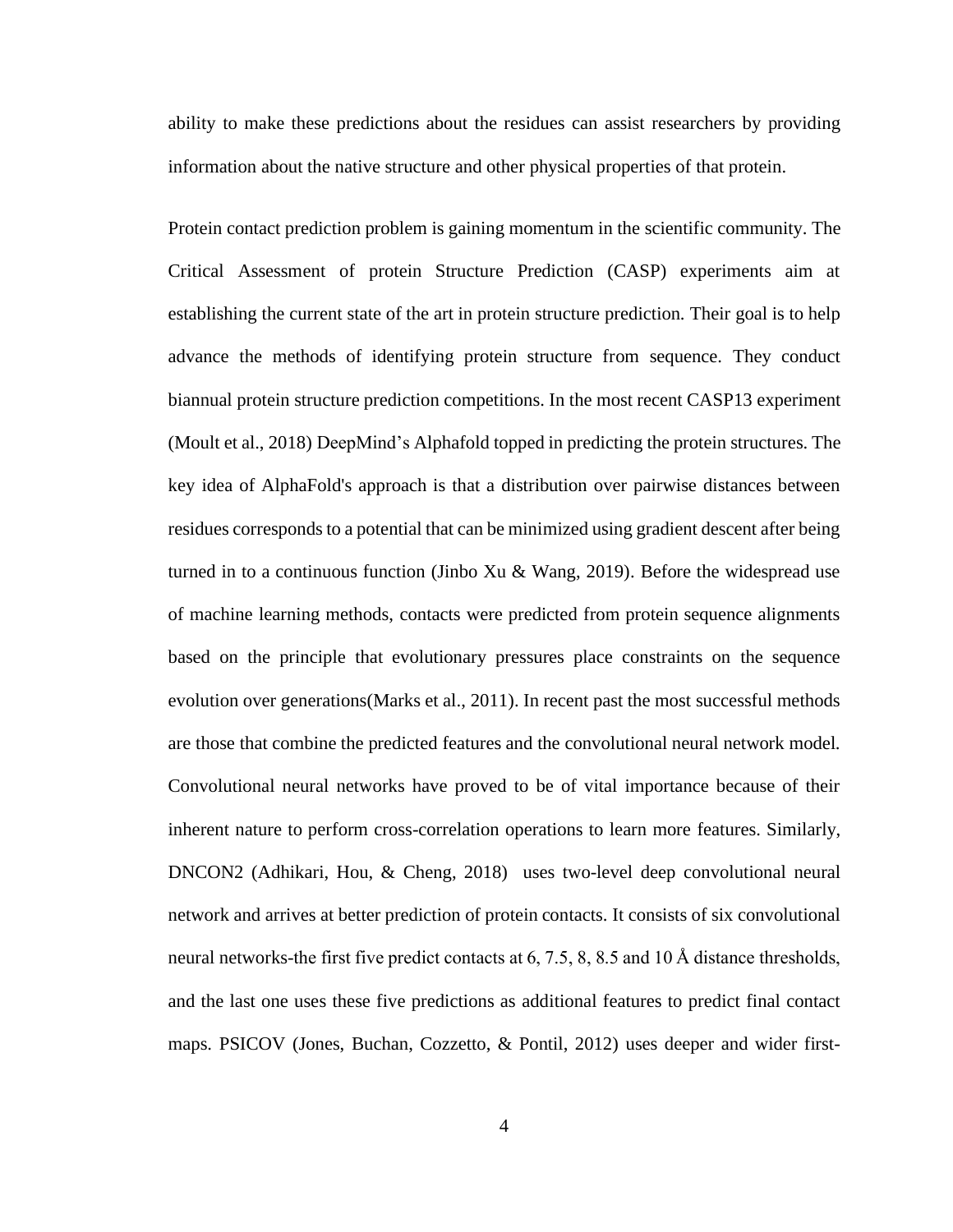stage network architecture composed of two hidden layers of 160 ReLU units and make contact map predictions.

#### <span id="page-11-0"></span>**1.3 Features for protein contact prediction**

In the past decade many attempts to feature engineer the predicted multiple sequence alignments using different kinds of matrices have been successful. Pair-frequency matrix and covariance matrix computed from the sequence alignments are two examples. A covariance matrix is one where the off-diagonal elements contain the covariances of each pair of variables. The diagonal elements of the covariance matrix contain the variances of each variable. The variance measures how much the data is scattered about the mean. Thus, the covariance matrix can only capture marginal correlations among variables. An example of a contact prediction method that uses covariance matrix is DEEPCON (Adhikari, 2019). It uses covariance matrix and residual neural network architecture with dilation and dropout (RDD) to make contact map predictions. Residual neural networks use short cuts also known as skip connections to allow very deep neural networks to learn efficiently without hurting the performance of the model. This is achieved by taking the activation from one layer and feeding it into another much deeper layer in the neural network. This unit is called the residual block. DEEPCON uses dilated convolution in order to capture global view of the input. This increases the receptivity of the network and captures more contextual information (Onvolutions, 2016). Dropout is a technique to randomly drop units (along with their connections) from the neural network during training. This prevents units from co-adapting too much. This helps to reduce overfitting of the models that is common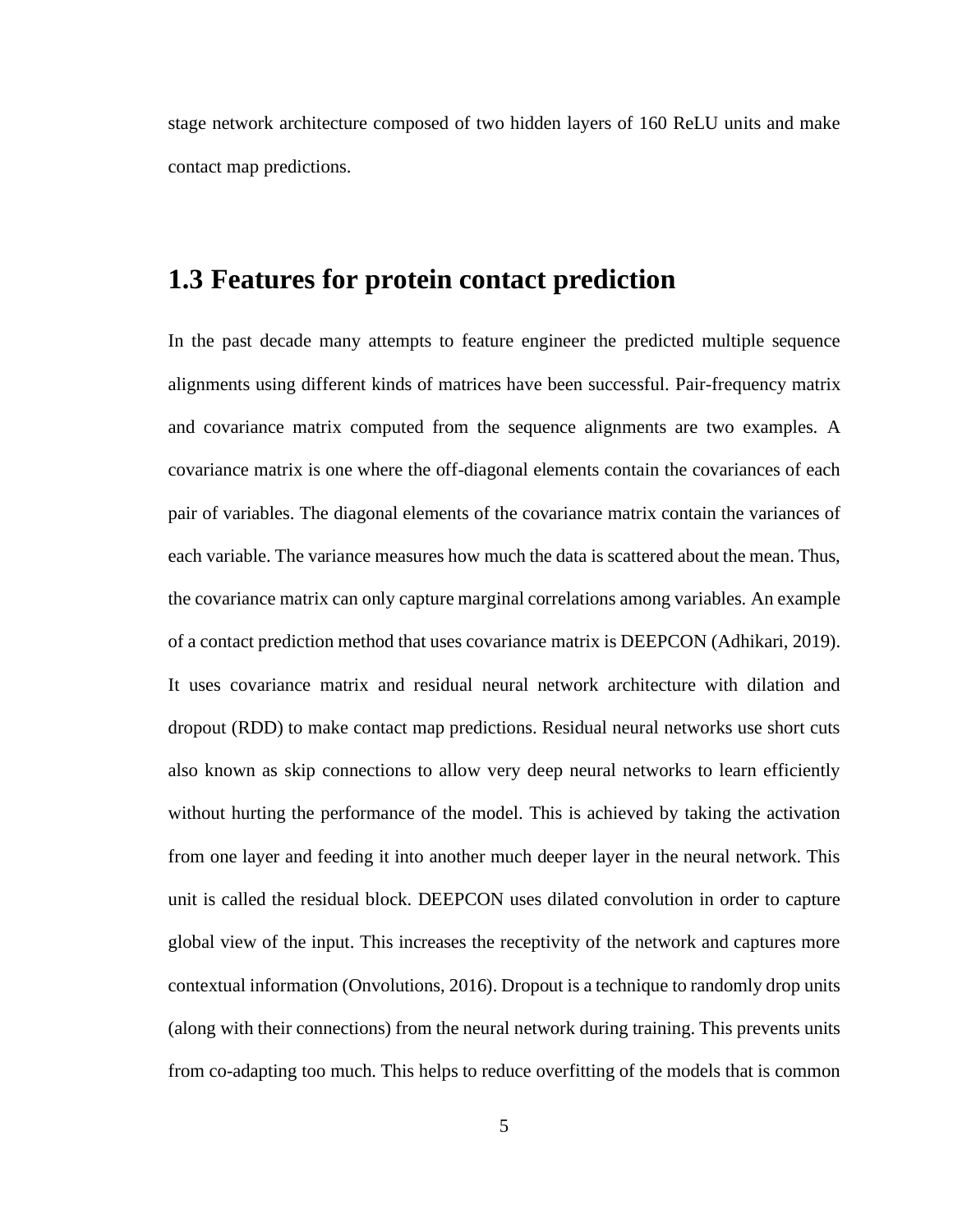when we train very deep neural networks that typically have large number of parameters (Srivastava, Hinton, Krizhevsky, Sutskever, & Salakhutdinov, 2014).

In a recent study, authors demonstrate that precision matrix are more informative than covariance matrix (Li, Hu, Zhang, Yu, & Zhang, 2019). This ResPRE method uses precision matrix and ResNet architecture to predict contact maps. ResNet is a deep neural network architecture introduced by Microsoft in their winning entry in the ILSVRC ImageNet challenge (He, Zhang, Ren, & Sun, 2016). The inverse covariance matrix, or the precision matrix, displays information about the partial correlations of variables. With the covariance matrix one observes the unconditional correlation between a variable i, to a variable j by reading the  $(i,j)$ <sup>th</sup> index. It may be the case that the two variables are correlated, but do not directly depend on each other and another variable k explains their correlation. But if one will condition on the variable k, then the two variables i and j become partially correlated. A partial correlation describes the correlation between variable i and j once you condition on all other variables. If i and j are conditionally independent then the  $(i,j)$ <sup>th</sup> element of the precision matrix will equal zero. So, the inverse covariance matrix (or precision matrix) is best used to describe the conditional independent relationships among all variables.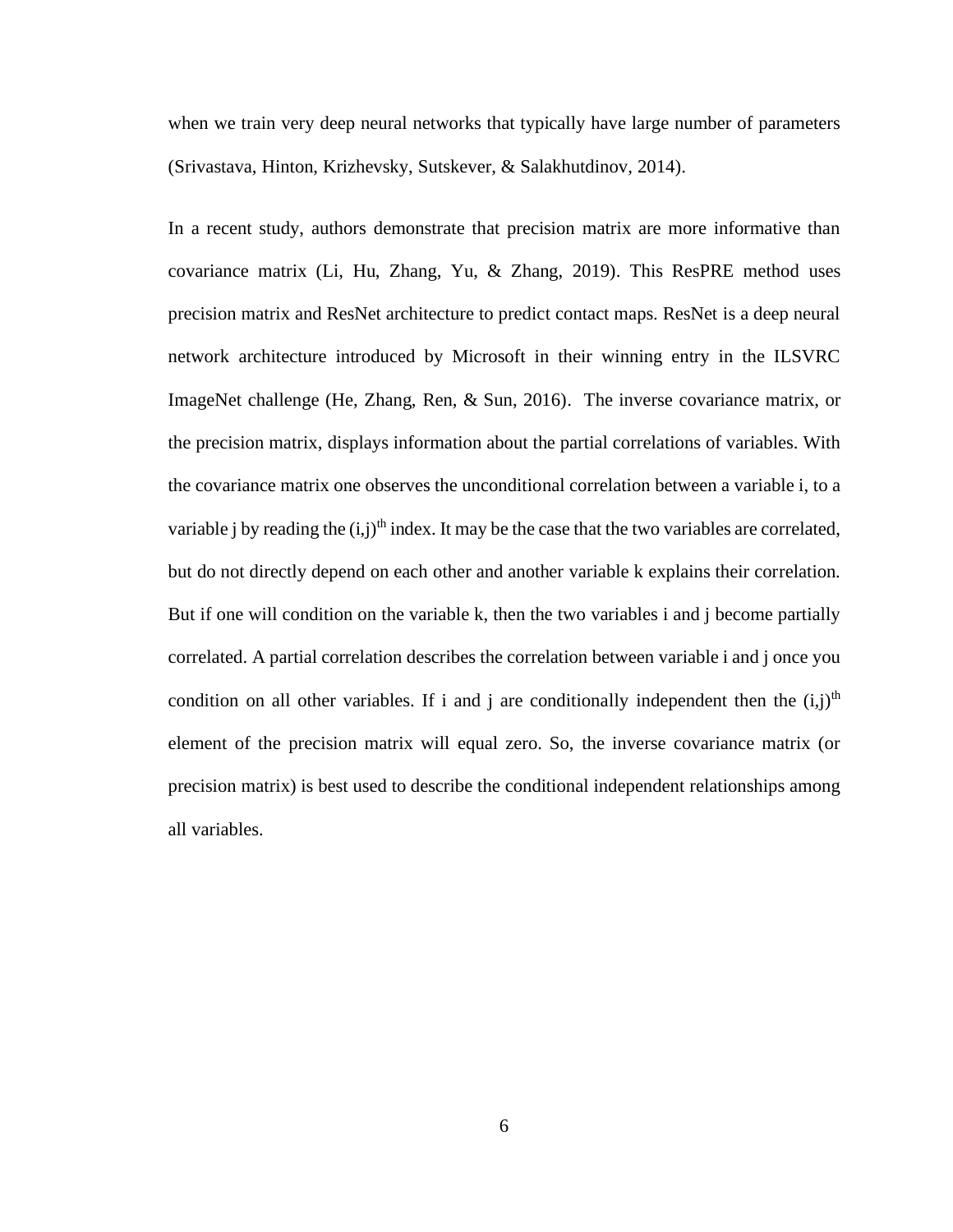#### <span id="page-13-0"></span>**1.4 Contact prediction is computationally intensive**

Conceptually, the protein contact prediction problem is like the depth prediction problem in computer vision. In the depth prediction problem, the input is an image of dimensions H x W x C, where H is height, W is width, and C is number of input channels, and output is a two dimensional matrix of size H x W whose values represent the depth intensities(Eigen, Puhrsch, & Fergus, 2014). Similarly, in the protein contact prediction the length of a protein in a multiple sequence alignment file is L and there are N input channels. Hence the input is protein features of dimension  $L \times L \times N$  and the output is a contact probability map (matrix) of size L x L. Computer vision problems have three channels (red, green, and blue or hue, saturation, and value) while the latter, contact prediction problem, has much higher number of channels like 441 (Jones & Kandathil, 2018). For a given pair of amino acid types, pair frequencies or covariances are composed as an  $m \times m$  matrix, where m is the number of columns in the sequence alignment. Considering 20 amino acid types and possible gaps, there are  $(20+1) \times (20+1) = 441$  such matrices for a given alignment. These 441 matrices are presented (in image recognition terms) as feature channels in the input to the convolutional neural networks. As the number of channels increase, the input volume becomes large and this leads to longer training times. Another unique feature of the contact prediction problem is that the protein sequences are of varying length, unlike fixed size input images in computer vision problems. Consequently, the input features are of varying sizes. Since every bit (amino acid) of the raw MSA file is fixed at that position, there is no possibility to rearrange or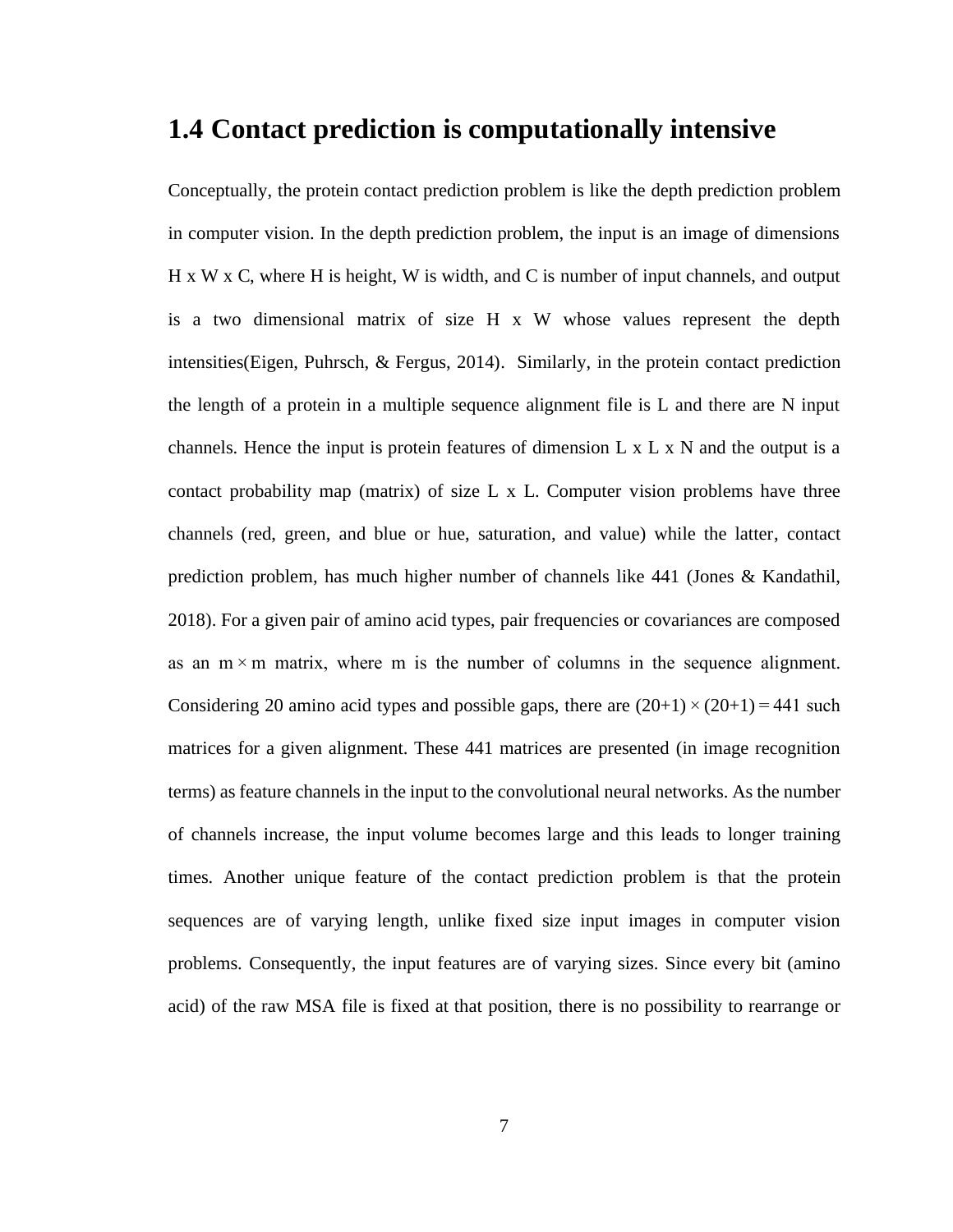alter or augment their sequence. This further complicates the training process where a deep learning model expects a fixed size input volume.

In this work, we aim to investigate the significance of the precision matrix features compared to the covariance matrix feature and validate the findings of the ResPRE methods using a different DeepCov dataset, particularly when very deep models such as DEEPCON is trained. We calculate our precision matrix using a ridge predictor (Li et al., 2019). Ridge regression (Hoerl, A.E. and Kennard, R. (1970)) uses a type of shrinkage estimator called a ridge estimator. Shrinkage estimators theoretically produce new estimators that are shrunk closer to the "true" population parameters. The ridge estimator is especially good at improving the least-squares estimate when multicollinearity is present. Multicollinearity exists whenever an independent variable is highly correlated with one or more of the other independent variables in a regression equation. Multicollinearity is a problem because it undermines the statistical significance of an independent variable. Ridge regression is a linear regression model whose coefficients are estimated by the ridge estimator, is biased and has lower variance than the least squares estimator. The lower variance of the ridge estimators results in better predictive models. In order to validate our results, we repeat our contact prediction training and testing experiments for the two input features (covariance and precision matrix) each derived using two implementations (DEEPCON and ResPRE).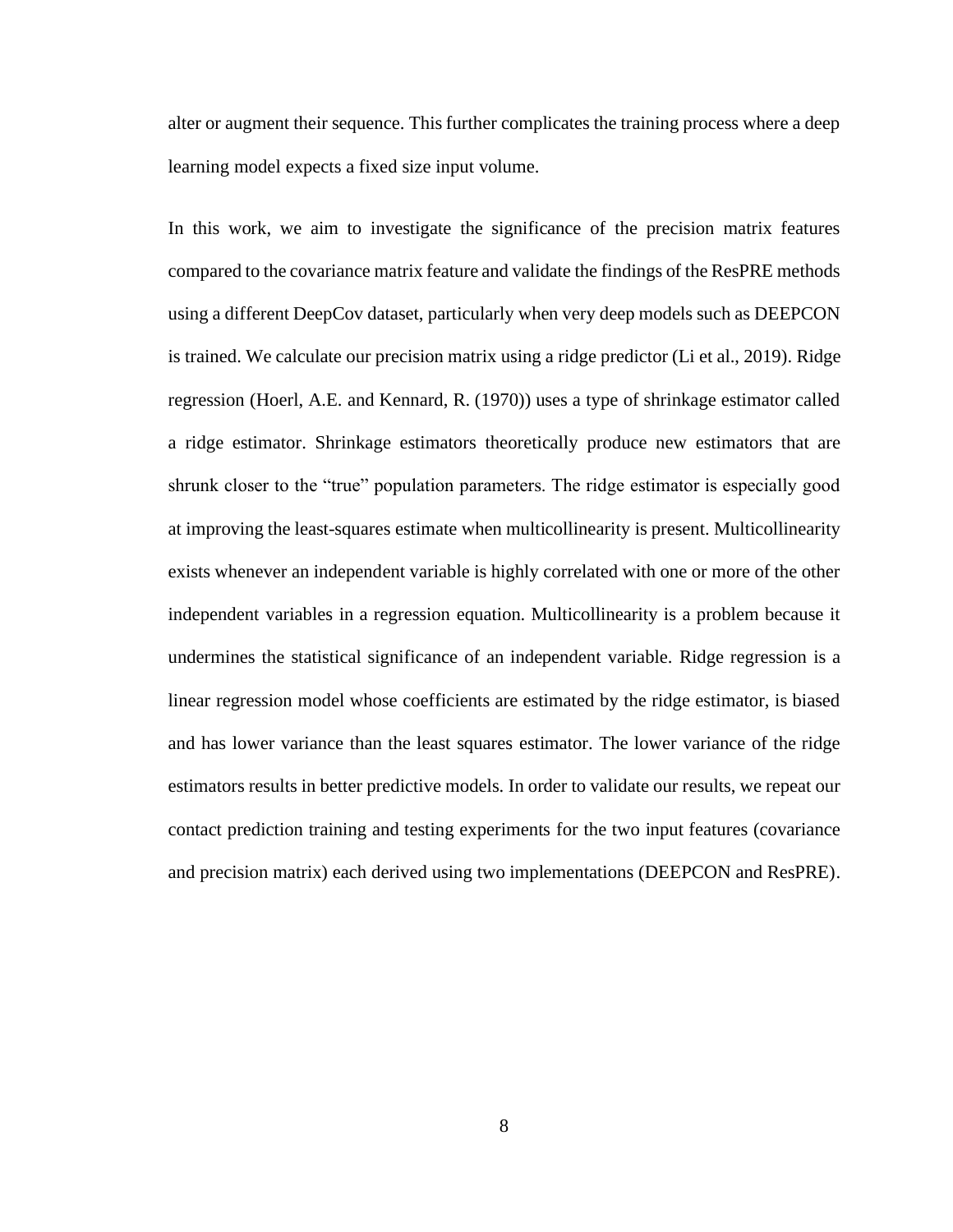## **Chapter 2**

## <span id="page-15-0"></span>**Materials and Methods**

#### <span id="page-15-1"></span>**2.1 Datasets**

In our experiments we used publicly available DeepCov dataset consisting of 3456 proteins (Jones & Kandathil, 2017) publicly available at https://github.com/psipred/DeepCov. Following the recent practice of setting aside validation sets from the training examples, we use the first 130 proteins, when the PDB IDs are sorted alphabetically, in the dataset as our validation set. The remaining set of proteins were used for training. We trained and validated our models using the DeepCov dataset and tested the models on an independent dataset known as PSICOV dataset consisting of 150 representative proteins (Jones et al., 2012). **Figure 2.1** summarizes our experimental setup.



<span id="page-15-2"></span>**Figure 2.1:** In our experiments, we train and validate using the DeepCov dataset, where each input protein is an L\*L\*441 matrix, and test using the PSICOV 150 proteins.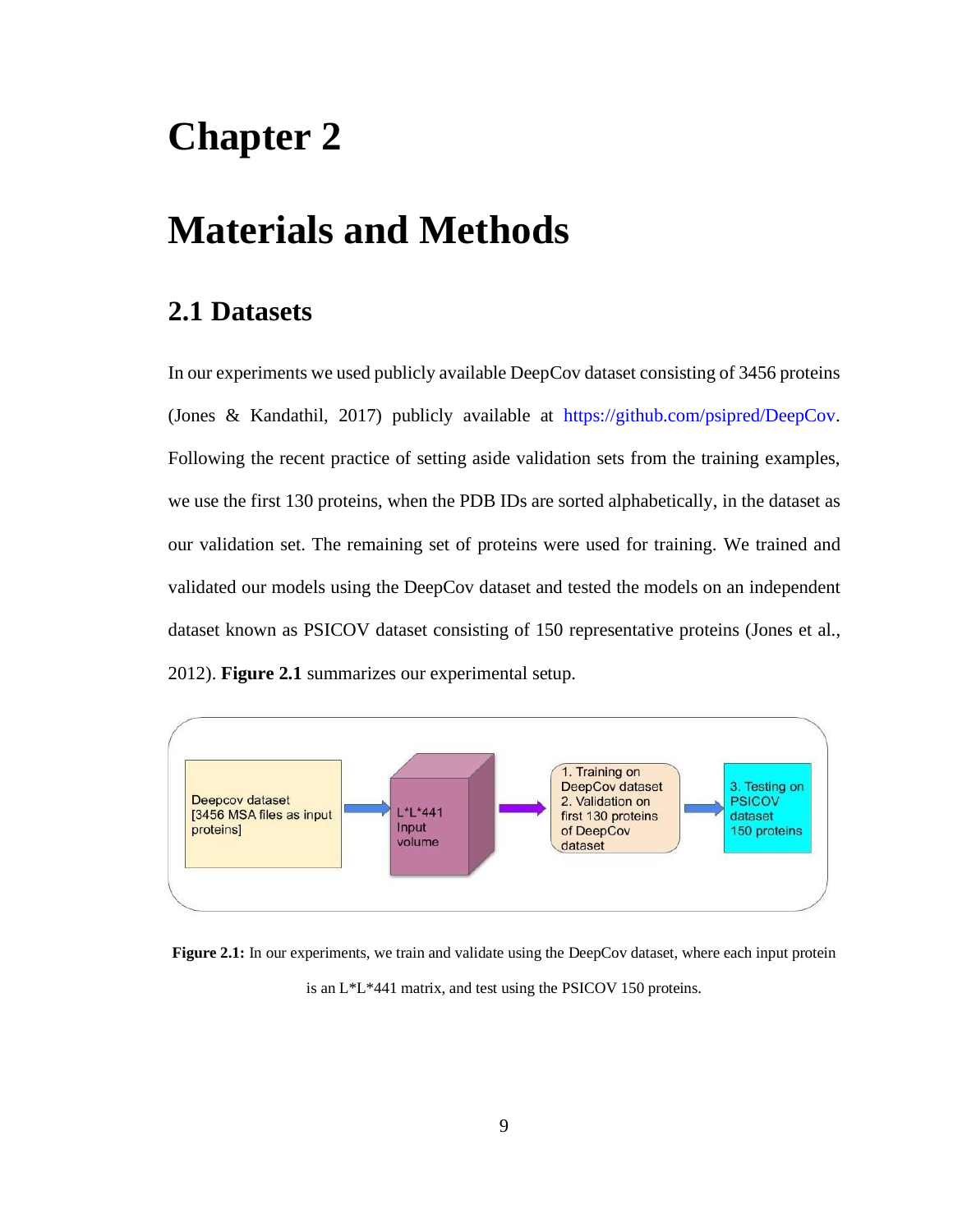#### <span id="page-16-0"></span>**2.2 Contact evaluation**

We followed the definition and categorization of contact predictions as per the conventional criterions in CASP experiments (Moult et al., 2018). A residue pair whose Euclidean distance between two C-beta (Ca for Glycine) atoms is smaller than 8 Angstroms is considered as a contact. Residue pairs in contact and separated by at least 24 residues in the sequence are long-range contacts, whereas those with a sequence separation between 12 and 23 or 6 and 11 are considered as medium- or short-range contacts, respectively. In this work, we evaluate the precision of top  $L/5$ ,  $L/2$  and L (the length of the protein sequence) for three different types of contacts (short-, medium- and long range) as the major evaluation metrics. This same evaluation metric is used on other standard methods such as MetaPSICOV, ResPRE, and DEEPCON. Occasionally, we also evaluate the precision of all medium- and long-range contacts. We calculate the precision of top X contacts  $(P_X)$  using the following technique. We first rank all the predicted contacts in a contact map by the predicted probability score and select X number of top contact pairs. Precision is then the percentage of the correct predictions among these X predicted contact pairs. Similarly, for evaluating the precision of all medium- and long-range contacts (PALL- $_{\text{MLR}}$ ) for a protein with total N<sub>LR</sub> number of medium- and long-range contacts, we first round the top NLR medium- and long-range predicted probabilities (after ranking the probabilities). Precision is then calculated as the ratio of 'the number of matches between predicted and true matrix' and NLR.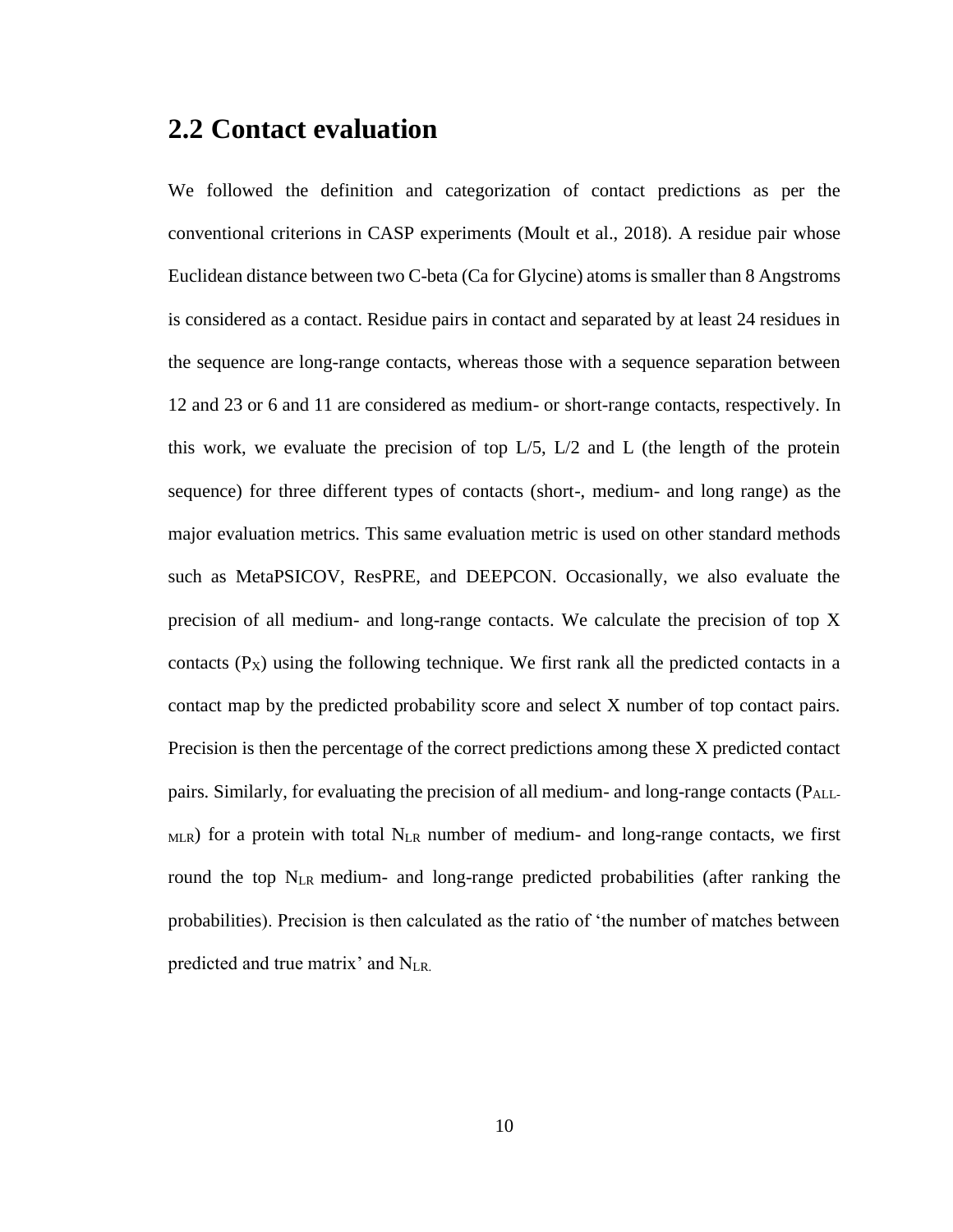#### <span id="page-17-0"></span>**2.3 Three-dimensional model evaluation**

We use TM-score (Jinrui Xu & Zhang, 2010) to evaluate predicted models. TM-score is a metric for measuring the similarity of two protein structures. It is designed to solve two major problems in traditional metrics such as root-mean-square deviation (RMSD): (1) TM-score measures the global fold similarity and is less sensitive to the local structural variations; (2) magnitude of TM-score for random structure pairs is length-independent. TM-score has the value in  $(0,1)$ , where 1 indicates a perfect match between two structures. Following strict statistics of structures in the PDB (protein data bank), scores below 0.17 correspond to randomly chosen unrelated proteins whereas structures with a score higher than 0.5 assume generally the same fold.

#### <span id="page-17-1"></span>**2.4 Input features**

We generate covariance matrix and precision matrix using two techniques – extension of the DEEPCON implementation and extension of the ResPRE implementation. The first method of generating the covariance and precision matrix involves extending the Python version of the 'cov21stats' program in the DeepCov package (Jones & Kandathil, 2017) available in the DEEPCON package. From the input multiple sequence alignment, at first the probabilities of observing every pair of the 20 amino acids are calculated, with gap characters considered as an additional amino acid category. Frequencies for unobserved residue pairs are estimated with a pseudo count of 1. Sequence clusters are weighted based on a 62% sequence identity clustering threshold. Using the marginal and pair frequencies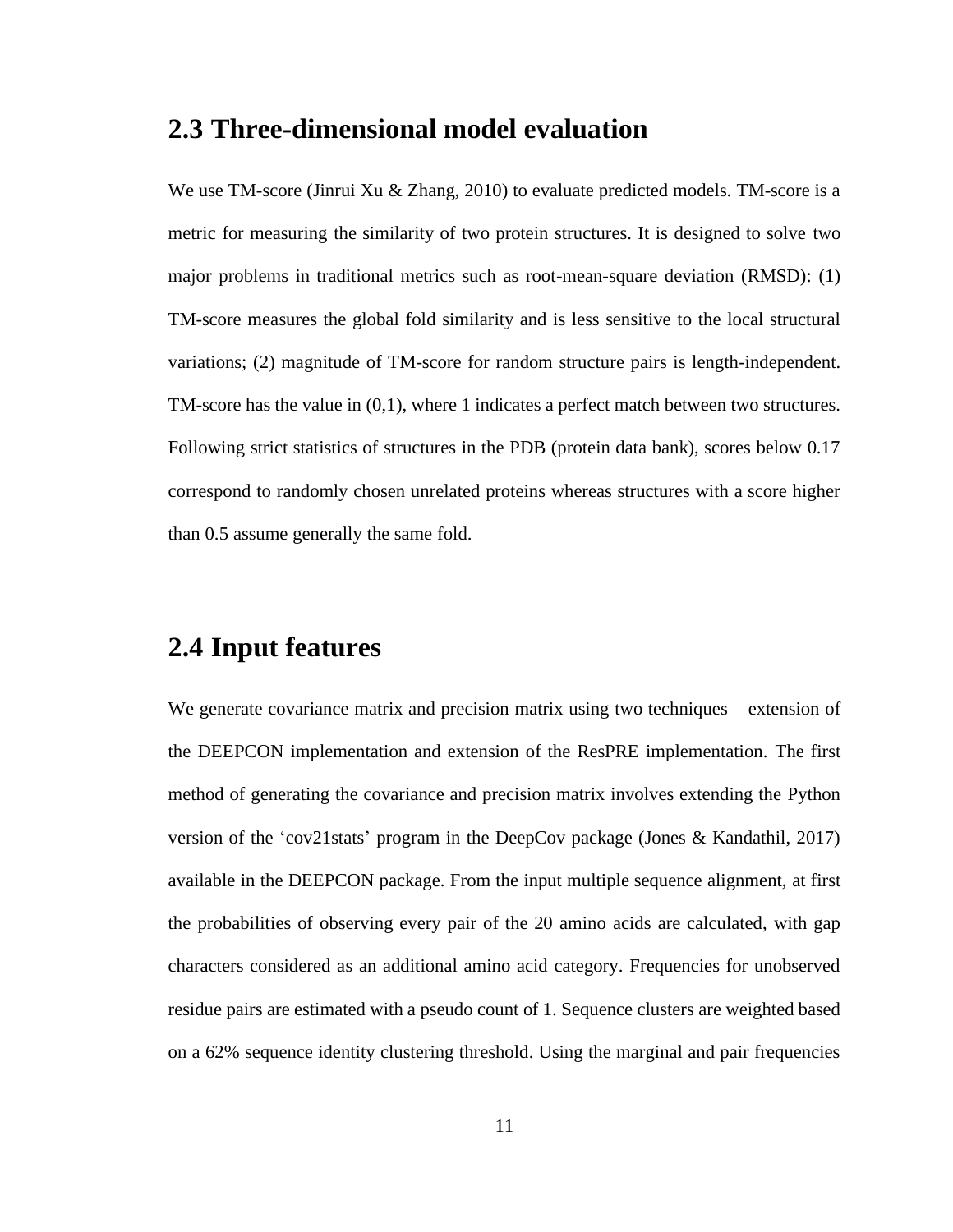for each pair of amino acids as described above, the covariance between every pair of residues at every pair of sites is calculated. For a given pair of amino acid types, covariance matrix will be of the shape  $n^*n$ , where n is the number of columns in the sequence alignment file. Considering that 20 amino acid types plus a category for gap, there are 21\*21=441 such matrices for a given sequence alignment file. These 441 matrices are presented as feature channels as the input to the convolutional neural networks.

Calculating a precision matrix involves taking the inverse of the covariance calculations. Since matrices could be singular because the determinant values tend to be zero, this results in non-invertible matrices. When this is the case there could theoretically be infinite correct solutions, in other words there isn't a closed form solution, hence we need to use an estimator such as ridge regularized estimator to solve this problem. Linear estimators like least squares is too sophisticated for the input data that we have at hand. This is because our input data is non-linear and multi-dimensional by nature. The task of regularization is to constrain the learning to prevent overfitting the data. By constraining the learning algorithm to select 'simpler' hypotheses (prediction) from a possible set of hypotheses, we sacrifice a little bias for a significant gain in the variance. We estimate the precision matrix through the maximum likelihood approach (Friedman, Hastie, & Tibshirani, 2008)(Kuismin, Kemppainen, & Sillanpää, 2017)(Van Wieringen & Peeters, 2016). Estimates obtained from classical machine learning approaches will be accurate based on the important principle that the input variables come from independently and identically distributed data. Based on this assumption the precision matrix  $(\theta)$  is calculated by minimizing the regularized log-likelihood function of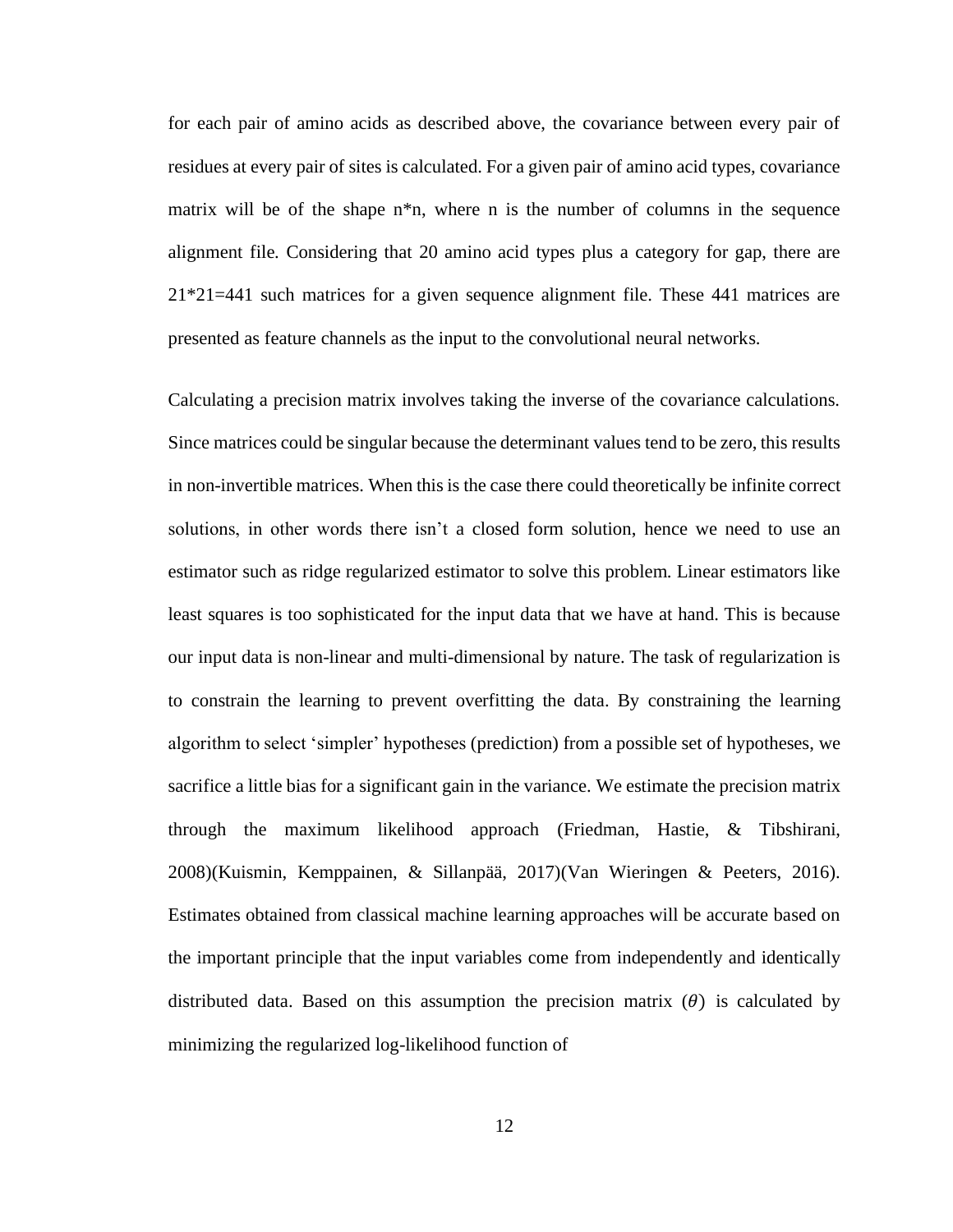$$
G = \text{tr}(S\theta) - log|\theta| + R(\theta)
$$

The first two terms are the negative log likelihood of  $\theta$  under the assumption that the data follows the gaussian multivariate distribution,  $tr(S\theta)$  is the trace of matrix  $S\theta$ , where S is the covariance matrix;  $log|\theta|$  is the log determinant of  $\theta$ ; R( $\theta$ ) is the regularization function over  $\theta$  to avoid overfitting. Regularization parameter used is  $e^{-6}$ . G is the convex function we want to minimize. To do this the derivative of G is taken and equated to zero and we derive an equation for the covariance matrix in terms of precision matrix.

$$
S - \theta^{-1} + 2\rho \theta = 0
$$

The covariance matrix S has the same eigen vectors and eigen values as  $\theta^{-1} + 2\rho \theta$ . Eigen decomposition is performed on both sides of the above equation to arrive at a ridge regularized solution. This method is adapted based on ResPRE (Li et al., 2019). Precision matrix features are richer features because they describe the conditional independent relationships among all variables(Li et al., 2019). 441 precision features (channels) were thus calculated. As our second method for generating covariance matrix and precision matrix, we extended the ResPRE's implementation at [https://github.com/leeyang/ResPRE.](https://github.com/leeyang/ResPRE) For obtaining the dimensionality of the covariance matrix from this implementation, we implemented an appropriate conversion of our LxLx441 dimension matrix to a matrix of dimensions Lx21 by Lx21.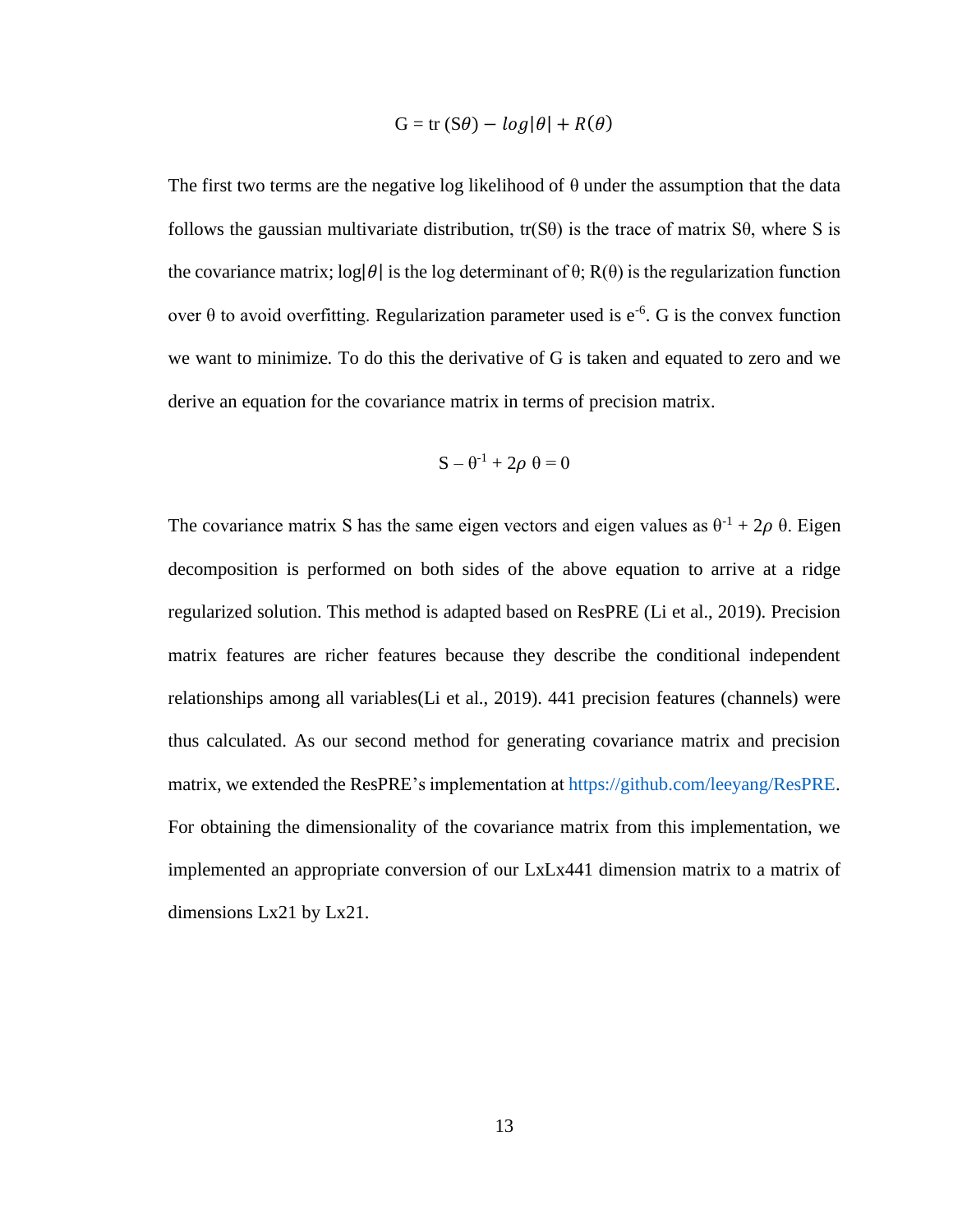#### <span id="page-20-0"></span>**2.5 Residual Neural network architecture**

As our deep neural network we used the existing implementation of the DEEPCON method (Adhikari, 2019). This convolutional neural network architecture has an input layer, many 2D convolutional layers with batch normalization or dropouts, residual connections and rectified linear units (ReLU) activations. The final layer is a convolutional layer with one filter of size 3x3 followed by a 'sigmoid' activation to predict contact probabilities.

**Figure 2.2** visualizes our network architecture. To increase the stability of a neural network, batch normalization layers normalizes the output of a previous activation layer by subtracting the batch mean and dividing by the batch standard deviation. In order to train deep neural networks, an activation function is needed that looks and acts like a linear function, but is, in fact, a nonlinear function allowing complex relationships in the data to be learned. This is unlike the 'tanh' and 'sigmoid' activation functions that learn to approximate a zero output, e.g. a value very close to zero, but not a true zero value. This means that negative inputs can output true zero values allowing the activation of hidden layers in neural networks to contain one or more true zero values. This is called a sparse representation and is a desirable property in representational learning as it can accelerate learning and simplify the model.

The rectified linear activation function is a piecewise linear function that will output the input directly if it is positive, otherwise, it will output zero. The intermediate layers will use ReLU as their activation function, and the final layer will use a sigmoid activation so as to output a probability (a score between 0 and 1,indicating how likely the sample is to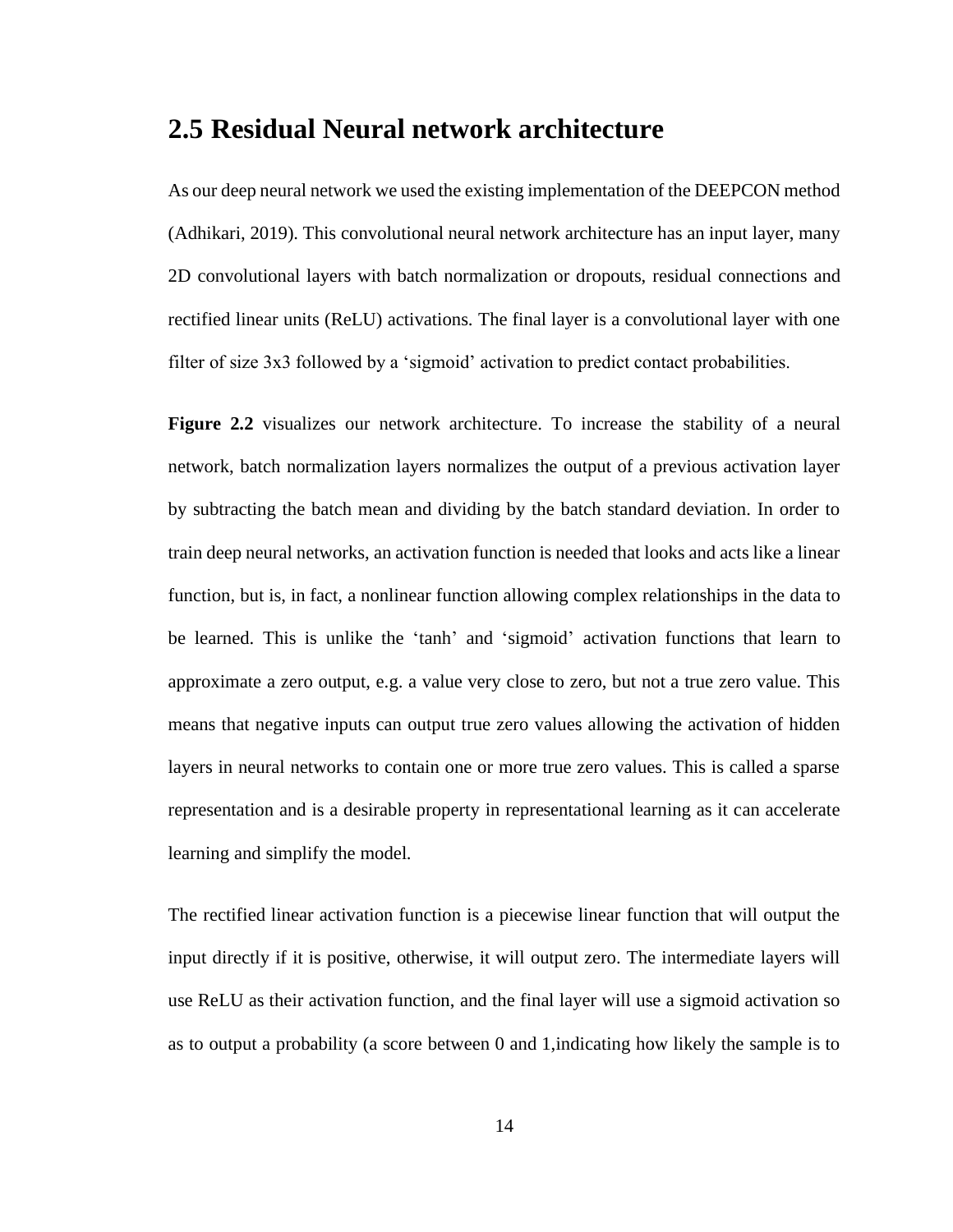have the target "1": how likely the review is to be positive). A rectified linear unit is a function meant to zero out negative values, whereas a sigmoid "squashes" arbitrary values into the [0, 1] interval, outputting something that can be interpreted as a probability.



<span id="page-21-0"></span>**Figure 2.2** The DEEPCON residual network architecture used in our experiments. The last layer in the block is a dilated convolutional layer with dilation rate of 1, 2 and 4 at alternating blocks.

In the convolutional layers of our architecture, the variables are the numbers and size of filters at each layer, and dilation rate when dilated convolutional layers are used. All the CNN filters in the first layer convolve through the input volume of 256 x 256 x N producing batch normalized and ReLU activated outputs passed as input to the subsequent layers. The number of channels N is 441. We stop training the model if the validation accuracy does not improve for 20 epochs and reduce the learning rate by 0.5 when the loss does not improve for 10 epochs. Error is computed using binary cross entropy calculated as −(y log(p)+(1−y) log(1−p)), where p is the output of the sigmoid activation of the last layer for each residue pair, and y is 1 if the residue pair are in contact in the experimental structure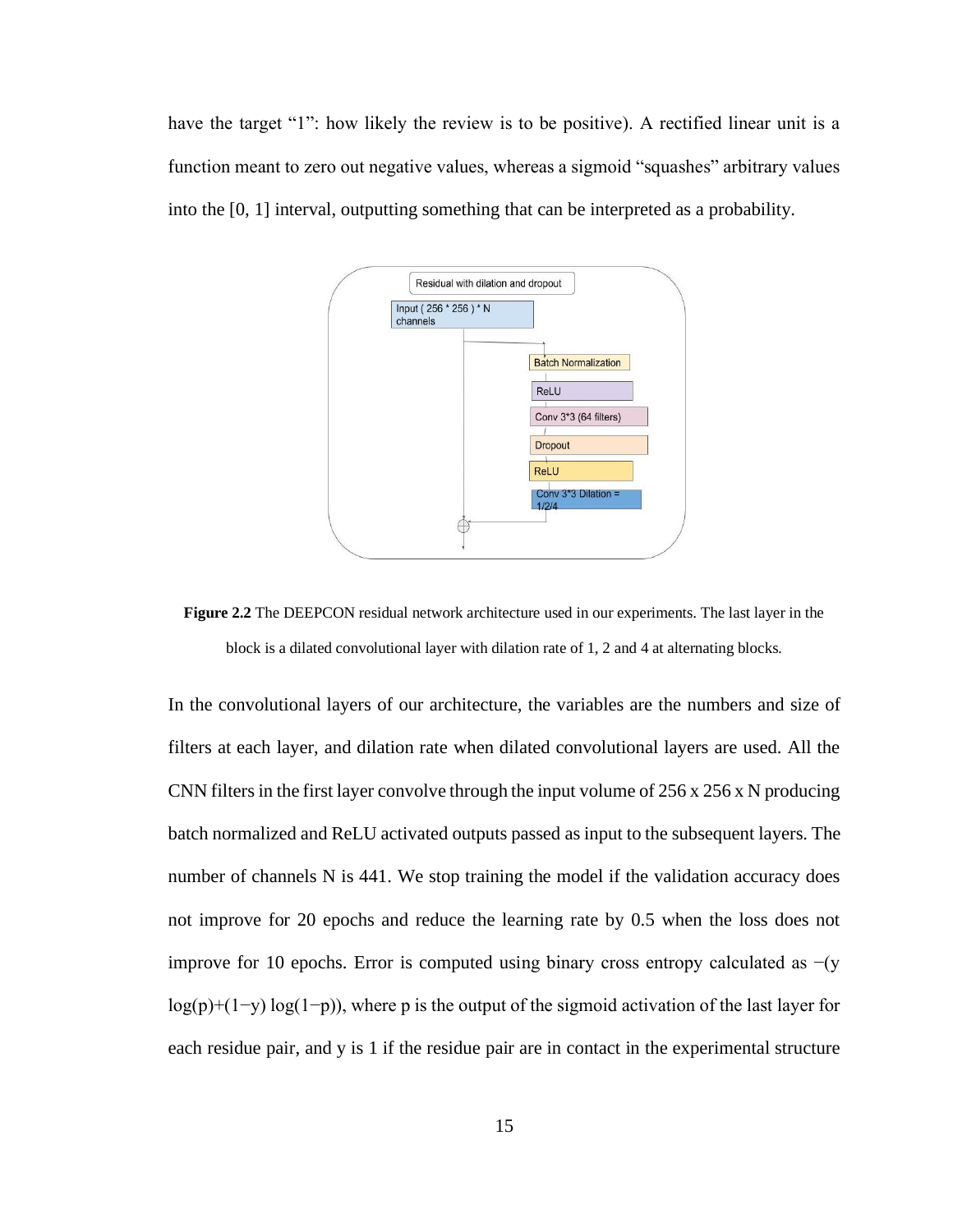or else is 0. There are different loss functions in deep learning models. But crossentropy is usually the best choice when we are working with models that output probabilities.

Binary cross entropy is used as the loss function. Crossentropy is a quantity from the field of information theory that measures the distance between probability distributions or, in this case, between the ground-truth distribution and the actual predictions. Although the input length of our training proteins to 256, after training the model can make predictions for a protein of any length. Since contact matrix is symmetrical, we average the prediction of either triangle to generate final predictions. The residual block consisting of two convolutional layers, each preceded by a batch normalization layer and ReLU activation. Fixing the total number of convolutional filters in each layer to 64, the second batch normalization layer is replaced with a dropout layer and the second convolutional layer is replaced with a dilated convolution layer at alternating dilation rates of 1, 2, and 4.

#### <span id="page-22-0"></span>**2.6 Experiments**

To study the significance of precision matrix over covariance matrix we trained the DEEPCON model using precision matrix and covariance matrix obtained using our extension of the DEEPCON method and the ResPRE method. To obtain maximum precision for each of these four experiments we repeated some experiments by varying the number of residual blocks in our architecture. We used keras library [\(https://keras.io/\)](https://keras.io/) with TensorFlow [\(https://www.tensorflow.org/\)](https://www.tensorflow.org/) backend for our training and testing. On a NVIDIA Quadro P6000 GPU with 24 GB GPU memory, one training experiment (32-45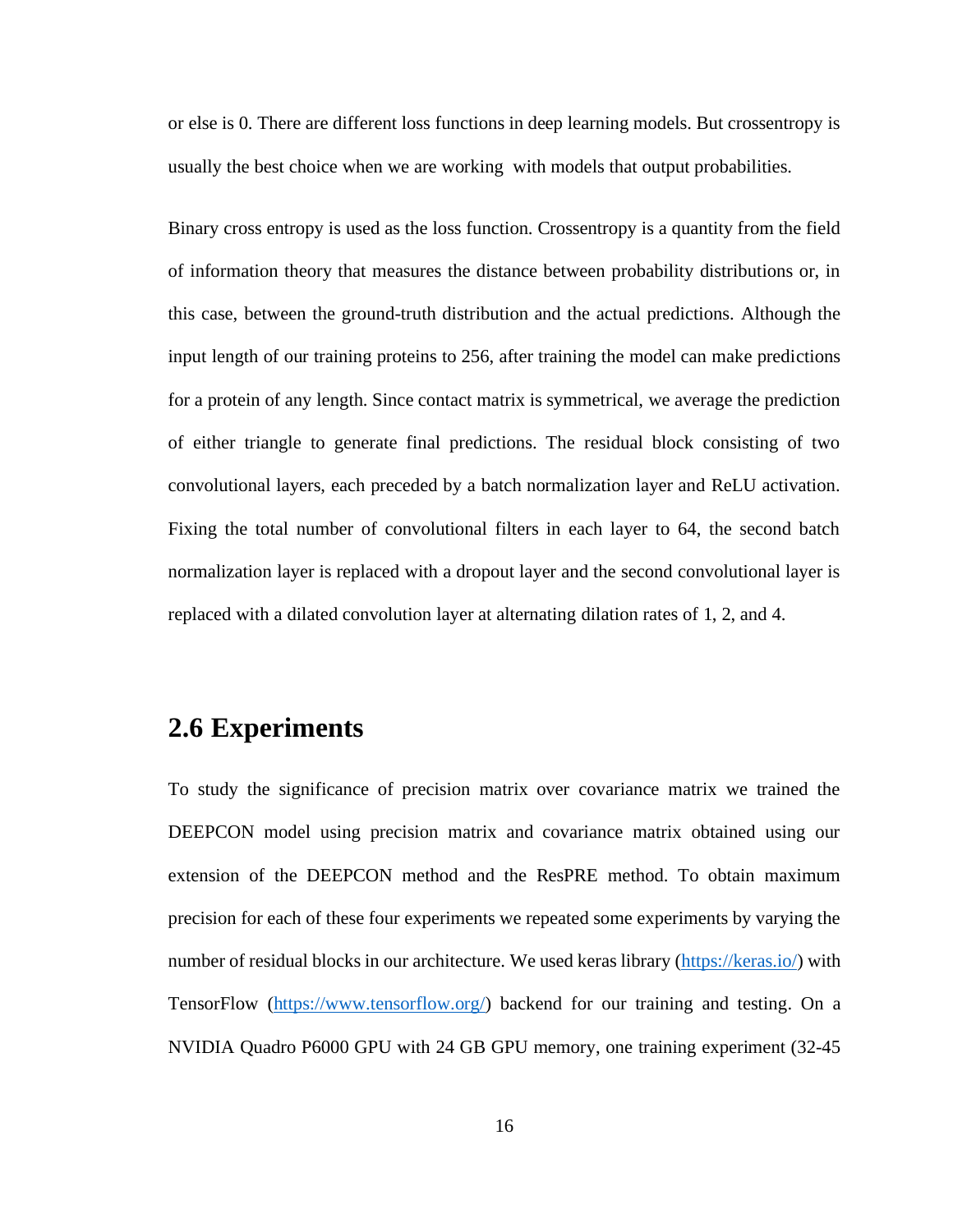epochs) took about up to 24 hours. This training time could only be achieved with the use of Solid-State Drives (SSDs).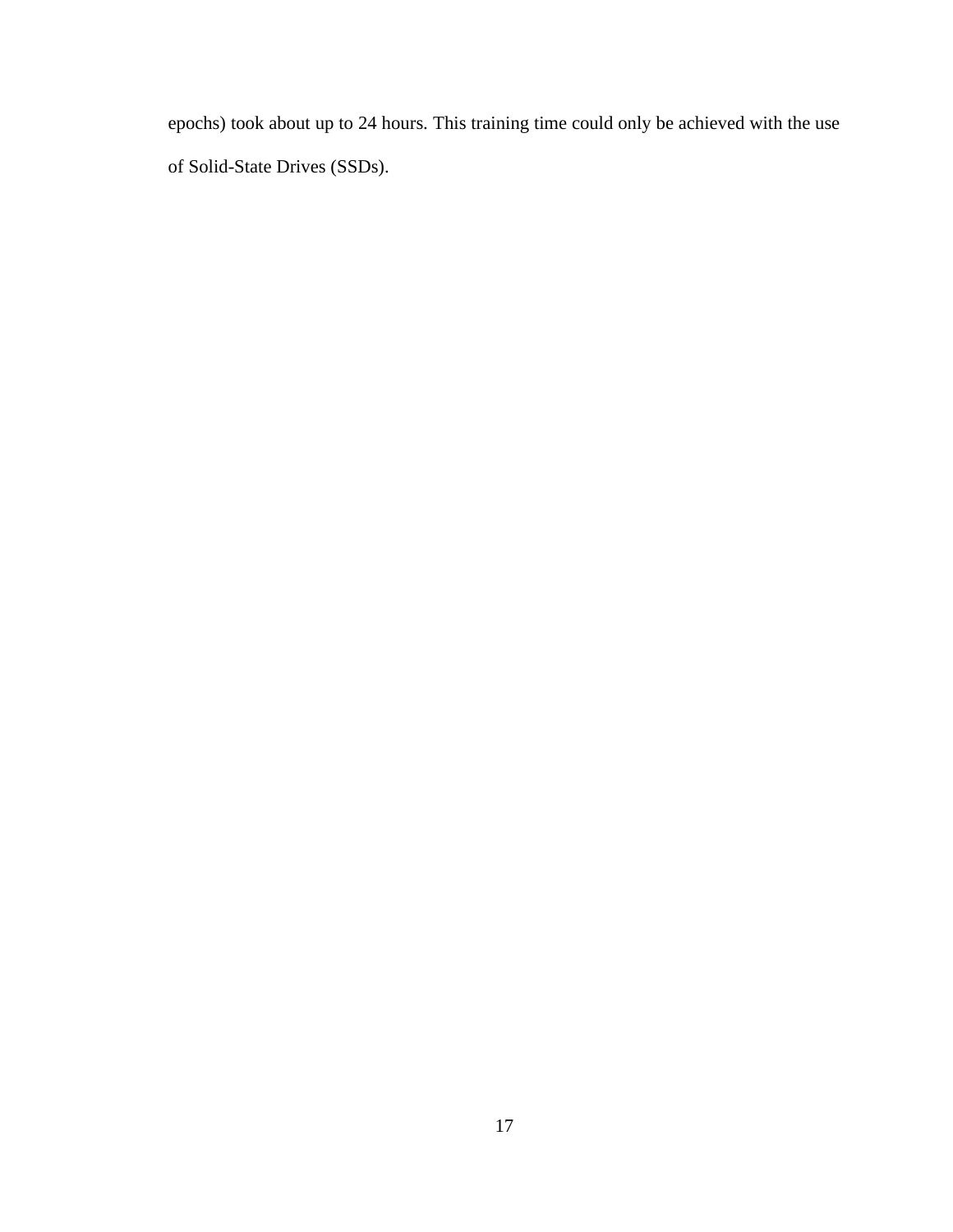## **Chapter 3**

## <span id="page-24-0"></span>**Results**

### <span id="page-24-1"></span>**3.1 Precision matrix is more predictive**

As our first experiment, we investigated the performance gain in predicting protein interresidue contacts by replacing the covariance matrix with the precision matrix in the original DEEPCON method. To evaluate our DEEPCON-PRE method, we compare its performance against its own predecessor DEEPCON method that uses covariance matrix as input. Our results (see **Figure 3.1**) indicate the performance gain obtained while using the precision matrix calculations in place of covariance methods on the PSICOV150 test dataset. Few samples indicate extremely high prediction accuracy when using DEEPCON-PRE. Best samples show 33.3%, 17.4% 15.6% improvement in prediction accuracy. The average improvement in prediction accuracy is 3.69% in DEEPCON-PRE as compared to DEEPCON when evaluation top L/5 long-range contacts.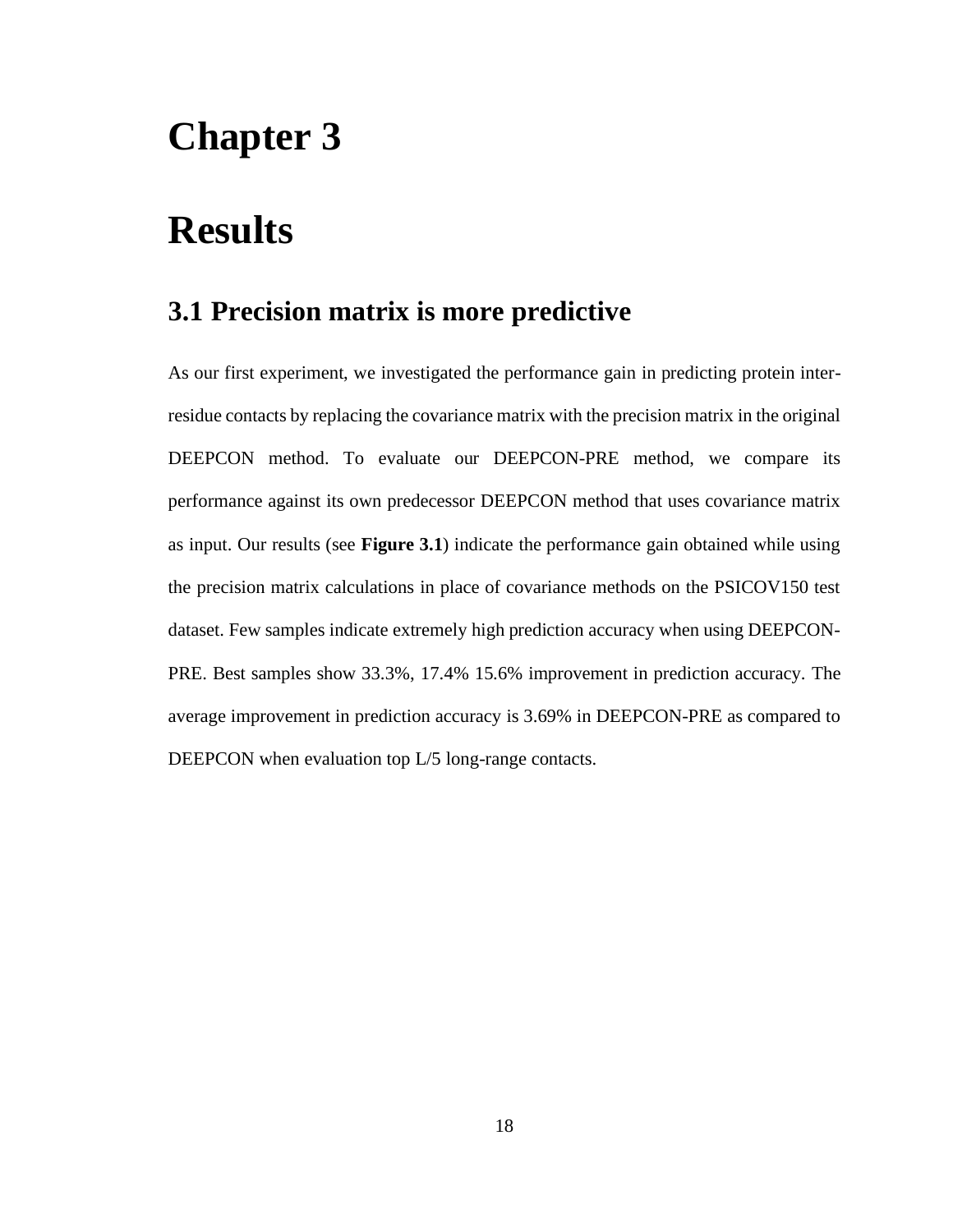

<span id="page-25-0"></span>**Figure 3.1:** Comparison of the performance of our DEEPCON-PRE method with the original DEEPCON method using the precision of top  $L/5$ , top  $L/2$ , and top L contacts as the evaluation metric. Scatter plot with more data points in the upper triangle demonstrate that our method performs better.

To substantiate our findings, we repeated our experiments by generating covariance matrix and precision matrix calculations using the ResPRE implementation and train the same DEEPCON model. Our results on the independent test dataset of 150 proteins, the PSICOV set, show that the precision matrix delivers at least 3% more precise contacts when compared to covariance on all the three metrics  $-P_{L/5}$ ,  $P_{L/2}$  and  $P_L$  (see **Table 1**). This clearly indicates that the precision matrix-based features outperform the covariance features. These results are also observed on the validation datasets (see Tables in the Appendix).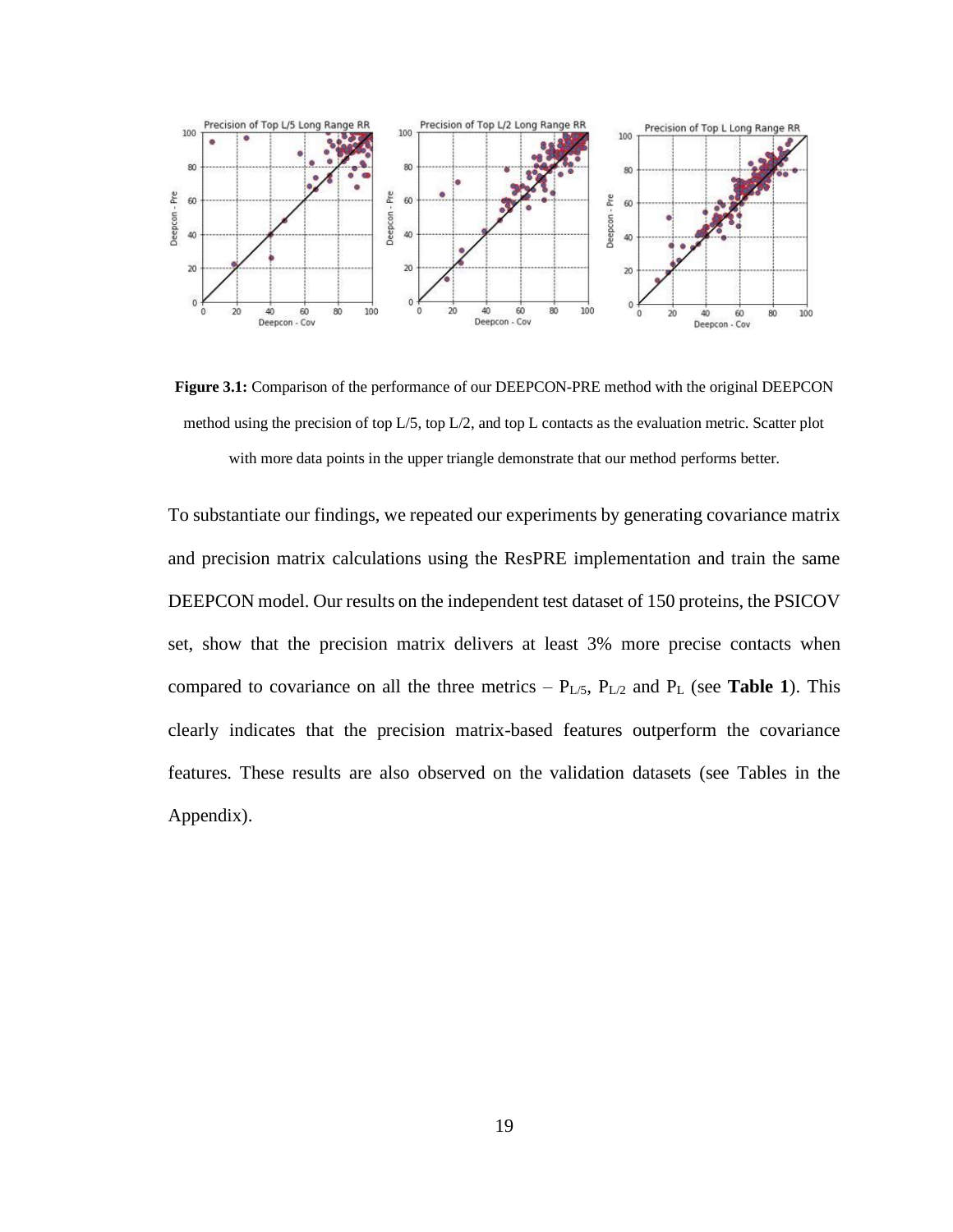<span id="page-26-1"></span>**Table 1** Mean precision of top  $L/5$ ,  $L/2$ , and L long-range contacts  $(P_{L/5}, P_{L/2},$  and  $P_L$ , respectively) on the 150 protein in the PSICOV test dataset when covariance matrix and precision matrix features using the

| Implementation | <b>Input Feature</b>     | $P_{L/5}$ | $P_{L/2}$ | $P_{\rm L}$ |
|----------------|--------------------------|-----------|-----------|-------------|
| <b>DEEPCON</b> | <b>Covariance Matrix</b> | 90.9      | 79.7      | 63.2        |
| <b>DEEPCON</b> | <b>Precision Matrix</b>  | 93.3      | 83.3      | 66.9        |
| <b>ResPRE</b>  | Covariance Matrix        | 893       | 77 3      | 60.0        |
| <b>ResPRE</b>  | <b>Precision Matrix</b>  | 93.8      | 84.6      | 69.1        |

DEEPCON and ResPRE implementations are used as input for training.

#### <span id="page-26-0"></span>**3.2 Learning curves**

Next, we study how the change in the number of blocks in our network, i.e. network depth, affects the precision of precision matrix. For this, we trained our model using varying number of residual blocks such as 4, 8, 16, etc. up to 40. The maximum depth is set to 40 as our GPU did not consistently support the training beyond 42 residual blocks. **Figure 3.2** shows how the precision of top  $L/5$ ,  $L/2$  and L long-range contacts improve over the training epochs. Consistent with general understanding in machine learning that training for more epochs yields better performance, we observe that the performance of both – covariance matrix and precision matrix – consistently increase for the first few epochs and decelerate afterwards. It is worth noting that the precision-matrix based model consistently outperforms the covariance-matrix based model. To verify our findings, we repeated the same experiments with ResPRE implementation of generating covariance matrix and precision matrix and observed the same trend. This extensive study leads us to conclude that precision matrix is consistently more informative than covariance matrix across all network depths and evaluation metrics.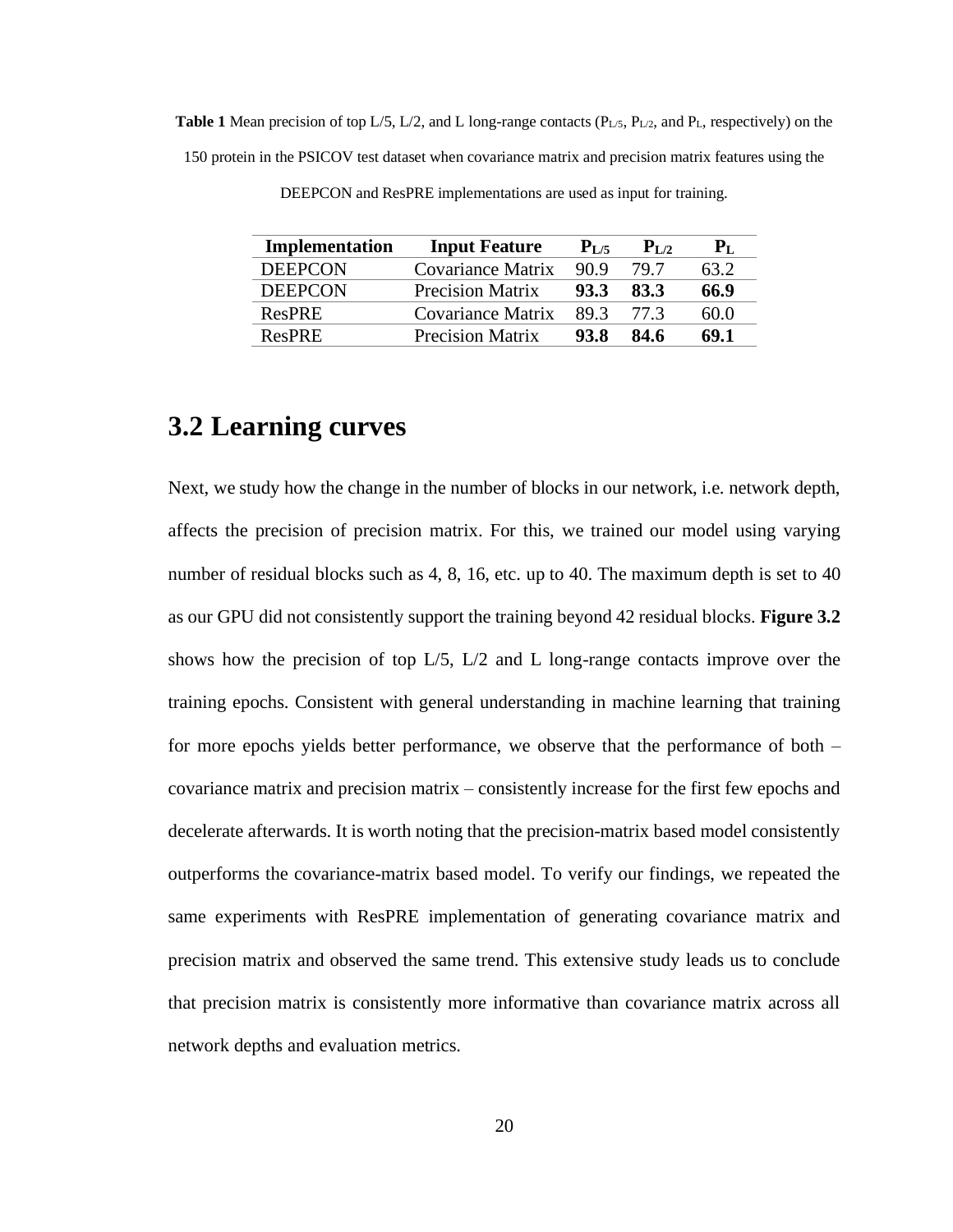

<span id="page-27-1"></span>**Figure 3.2:** Precision of top L/5 and top L long-range contacts (first two columns) and all medium- and longrange contacts (last column) over the training epochs when covariance matrix and precision matrix are used as input feature using the DEEPCON implementation (top row) and ResPRE implementation (bottom row). Results are shown on the validation dataset.

#### <span id="page-27-0"></span>**3.3 Improved contacts yield more accurate models**

For some selected proteins in the test dataset, we predicted contacts using the two methods - DEEPCON-PRE and DEEPCON and built three-dimensional protein models using the CONFOLD2 method (Adhikari & Cheng, 2018). It builds models using various subsets of input contacts to explore the fold space under the guidance of a soft square energy function, and then clusters the models to obtain the top five models. We visually compared the predicted models and evaluated them using TM-score. As an example, we pick the chain A of the protein '1k7j' compare the model built using DEEPCON contacts and DEEPCON-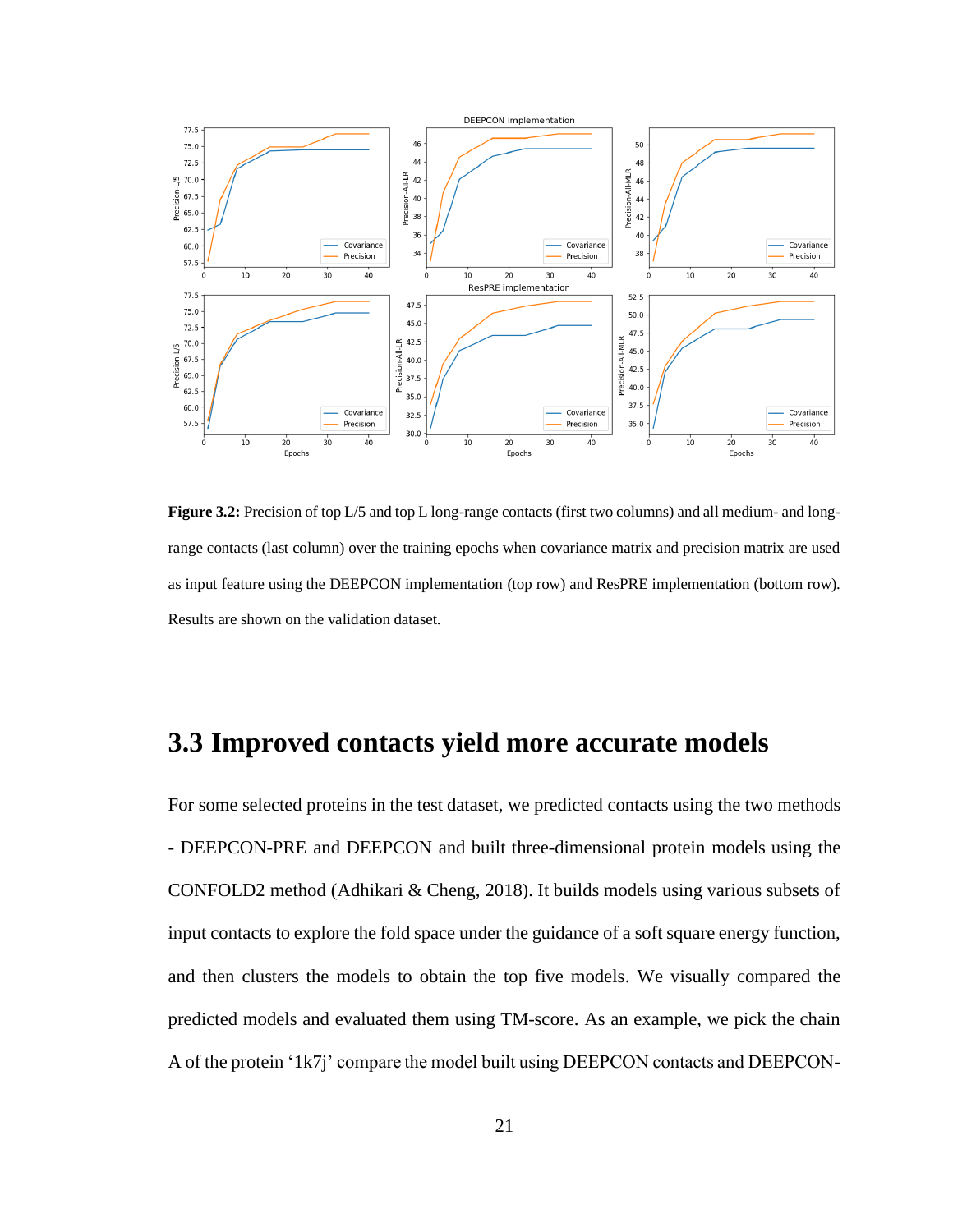PRE contacts(**Figure 3.3**). Here we choose an example where DEEPCON-PRE generates more accurate contacts in order to check if improved contacts lead to improved models. We find that the TM-score of the top models generated by DEEPCON and DEEPCON-PRE are 0.19 and 0.29 respectively. For this protein the contact precision of top L longrange contacts (PL) by DEEPCON and DEEPCON-PRE are 56.3 and 73.8.



**Figure 3.3:** Top one models built using DEEPCON (blue-left) and DEEPCON-PRE (blue-right) contacts for the protein '1k7j' superposed on the native structure (orange). TM-score/RMSD of the DEEPCON model and DEEPCON-PRE models are 0.19/17.3 and 0.29/5.9 respectively.

<span id="page-28-0"></span>Similarly, to check if the models built using the precision matrix obtained using the ResPRE implementation were better than the ones built using covariance matrix, we picked the chain A of the protein '1jbk' from the test dataset(**Figure 3.4**). We find that the TMscore of the top models generated by ResPRE-COV and ResPRE-PRE are 0.2047 and 0.2017 respectively. For this protein the contact precision of top L long-range contacts  $(P_L)$ by ResPRE-COV and ResPRE-PRE are 30.69 and 68.78.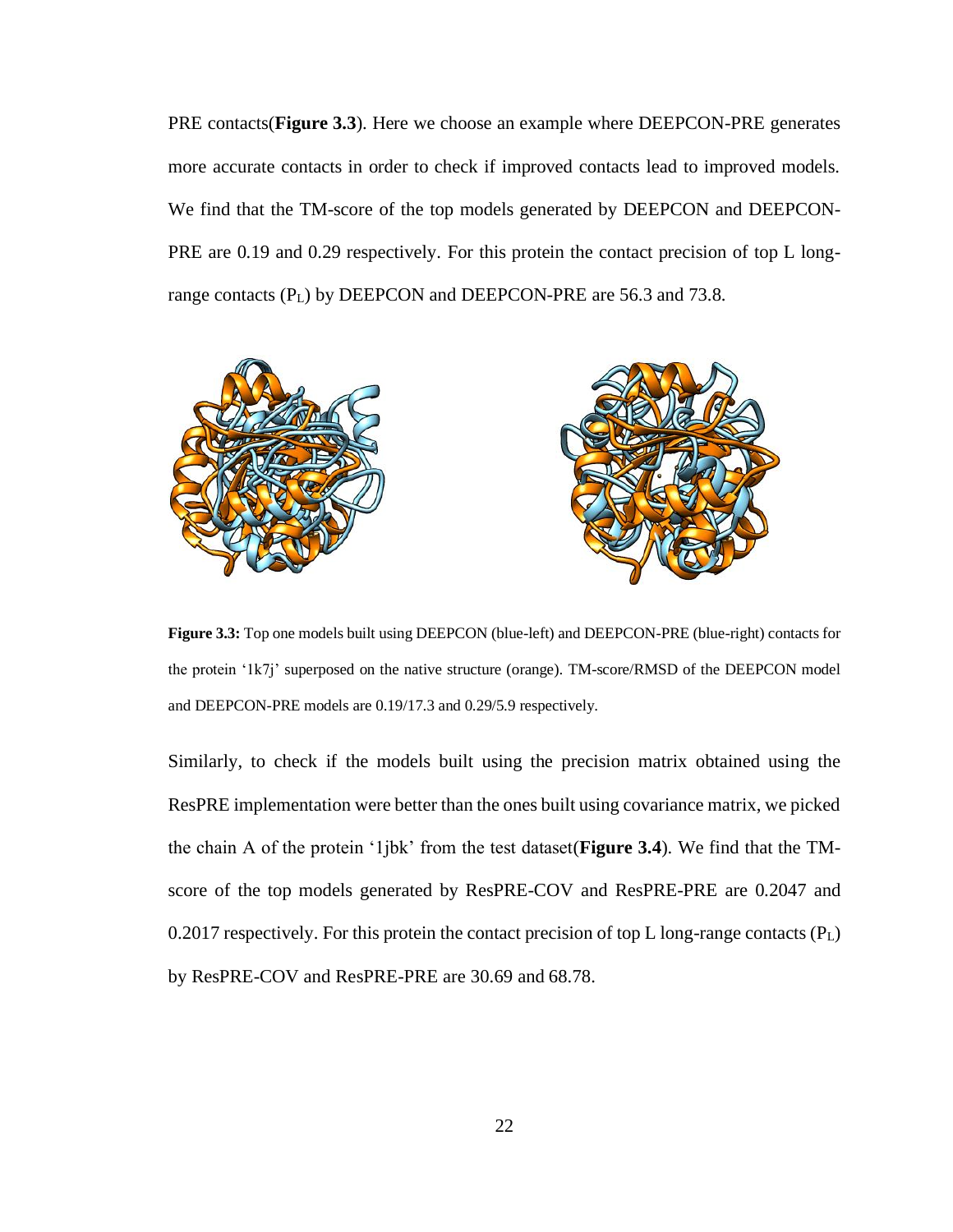

**Figure 3.4:** Top one models built using ResPRE-COV (blue-left) and ResPRE-PRE (blue-right) contacts for the protein '1jbk' superposed on the native structure (orange). TM-score/RMSD of the ResPRE-COV model and ResPRE-PRE models are 0.2047/17.0 and 0.2017/16.4 respectively.

#### <span id="page-29-1"></span><span id="page-29-0"></span>**3.4 Deeper networks do not necessarily perform better**

Contrary to the findings by the authors of the ResPRE method, we find that deeper models do not necessarily favor the precision matrix features. While deeper networks generally performed better with covariance matrix as input, the models saturated at smaller depths when precision matrix is used as input. The overall trend we observed (see **Figure 3.5**) shows that the performance using precision matrix saturates at a depth less than the maximum depth we tested. This leads to many questions such as why a deeper residual network with more parameters performs more poorly than a shallower network with fewer parameters. Although such an investigation is out of scope for this work, we speculate that the input feature value distribution of a precision matrix is the cause. We believe that better ways to normalize the input precision matrix may resolve this issue allowing deeper models to perform better.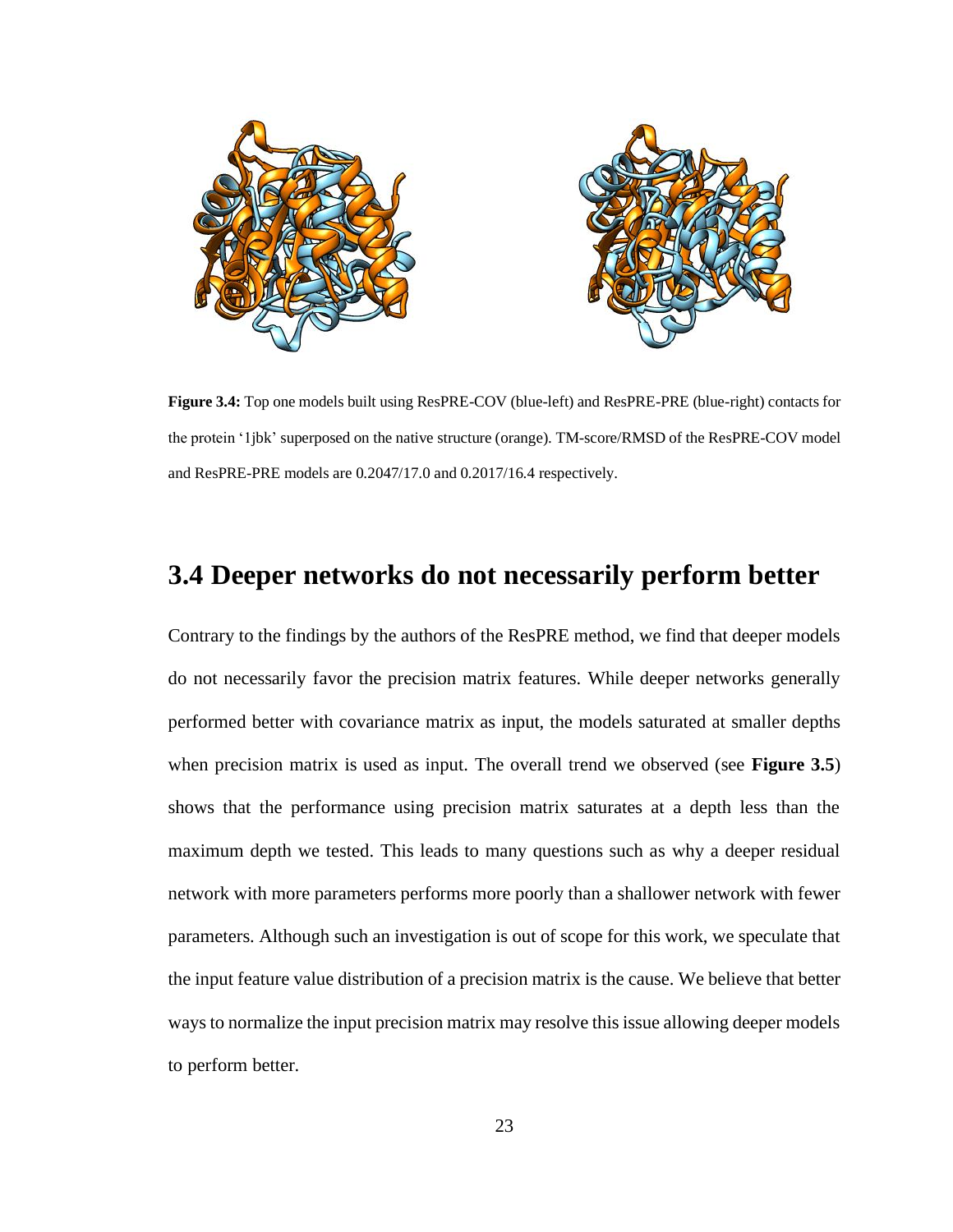

<span id="page-30-0"></span>Figure 3.5: Plots showing the precision of top L/5 long-range contacts vs the network depth (number of residual blocks) when covariance matrix and precision matrix are used as input feature in the DEEPCON implementation (left) and ResPRE implementation (right).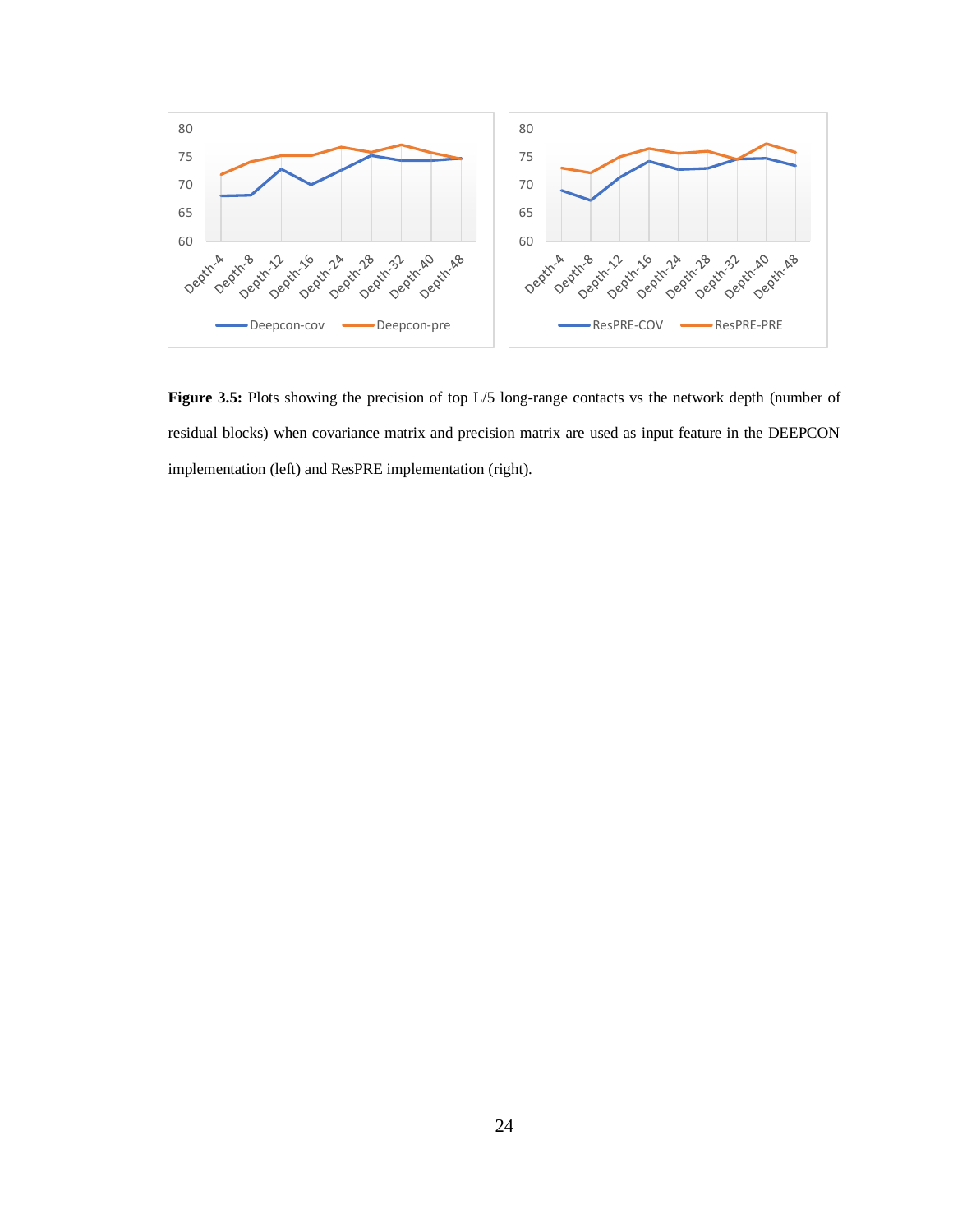# <span id="page-31-0"></span>**Chapter 4 Conclusions and future work**

We found that the features generated by the precision matrix performed better consistently than the covariance matrix features in our deep residual network architecture. Improved predictions were observed across all-range contacts. This increased performance of precision features was observed even when we used ResPRE-style methods for validating our findings. Our DEEPCON-PRE gave 3.7% improvement in prediction accuracy when compared to the original DEEPCON method. Similarly, our model showed a 9.04% improvement in prediction accuracy when the ResPRE implementation was used. This improved contact-map prediction also leads to improved three-dimensional models. We also find that our model's prediction accuracy did not improve significantly in deeper neural networks. As a future work, we believe that improved batch normalization techniques may resolve the issue of performance saturation while training deep neural networks. This could be achieved by alternative ways to normalize the layer inputs (Ioffe & Szegedy, 2015).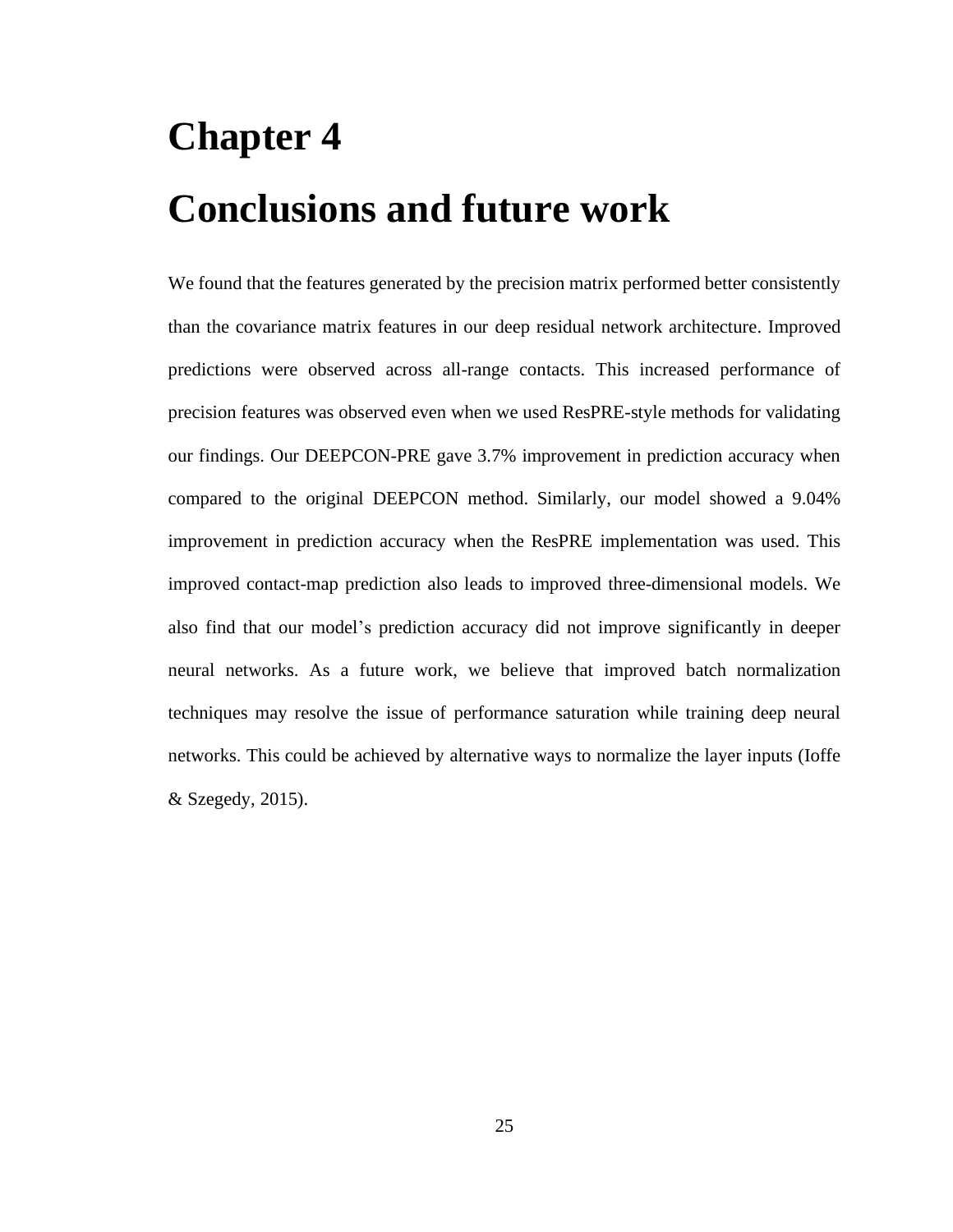## **Acknowledgements**

I would like to acknowledge Dr. Badri Adhikari PhD., for his valuable time and mentoring that he gave throughout my research work. I would like to acknowledge Dr. Uday Chakraborty PhD., for teaching me the core machine learning concepts that helped me develop insights and deeper understanding throughout my research work. I would like to acknowledge Dr. Sharlee Climer PhD., for her valuable suggestions during this work. I also would like to acknowledge Dr. Sanjiv Bhatia PhD., and Dr. Cezary Janikow PhD., for granting special permission to get this work done as part of summer semester. I also gratefully acknowledge the support of NVIDIA Corporation with the donation of the Quadro P6000 GPU that were used for the entire computations during this research work.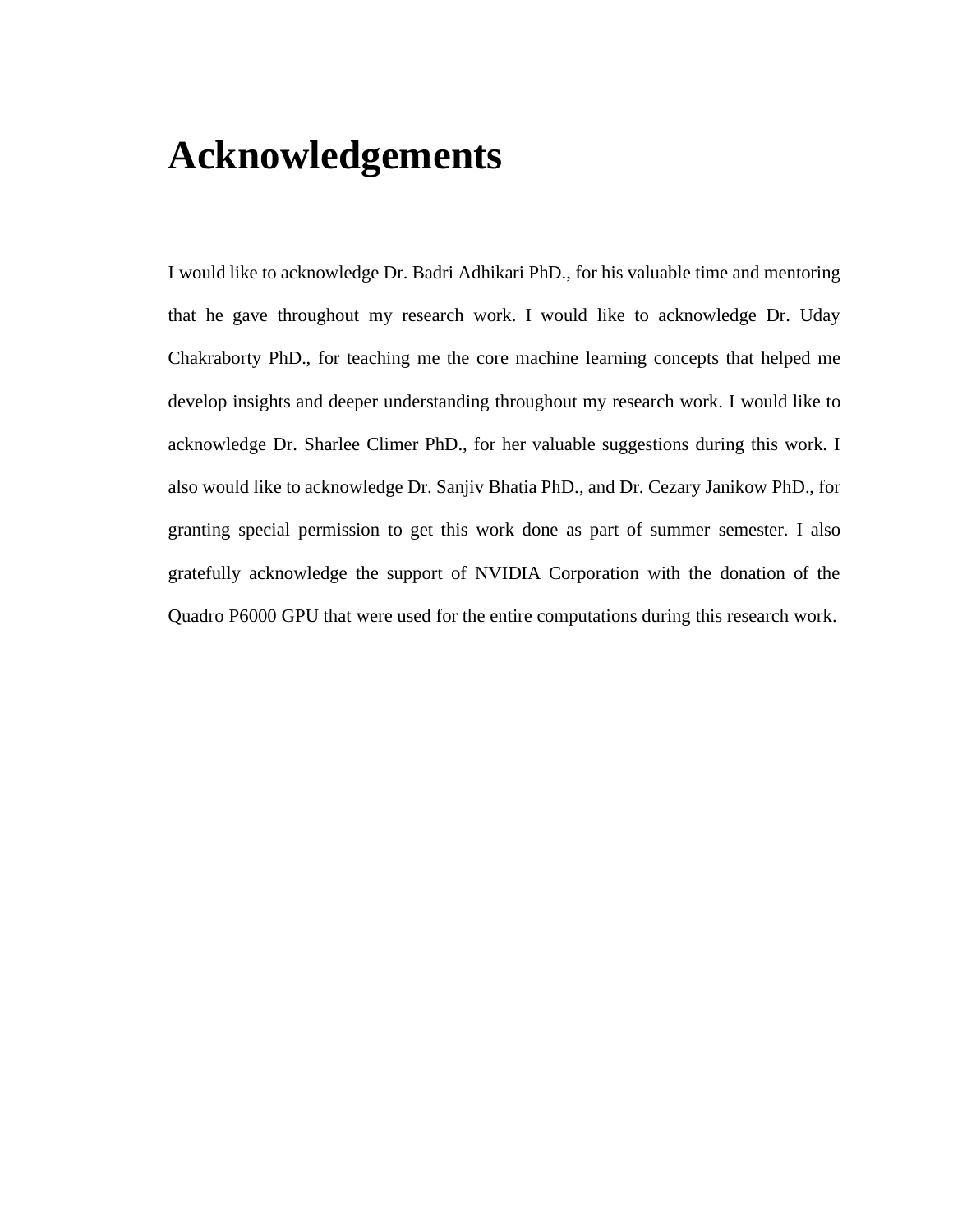## **Bibliography**

- Adhikari, B. (2019). DEEPCON: protein contact prediction using dilated convolutional neural networks with dropout. *Bioinformatics*. https://doi.org/10.1093/bioinformatics/btz593
- Adhikari, B., & Cheng, J. (2018). CONFOLD2: Improved contact-driven ab initio protein structure modeling. *BMC Bioinformatics*. https://doi.org/10.1186/s12859-018-2032-6
- Adhikari, B., Hou, J., & Cheng, J. (2018). DNCON2: Improved protein contact prediction using two-level deep convolutional neural networks. *Bioinformatics*. https://doi.org/10.1093/bioinformatics/btx781
- Adhikari, B., Nowotny, J., Bhattacharya, D., Hou, J., & Cheng, J. (2016). ConEVA: A toolbox for comprehensive assessment of protein contacts. *BMC Bioinformatics*. https://doi.org/10.1186/s12859-016-1404-z
- Eigen, D., Puhrsch, C., & Fergus, R. (2014). Depth map prediction from a single image using a multi-scale deep network. *Advances in Neural Information Processing Systems*.
- Friedman, J., Hastie, T., & Tibshirani, R. (2008). Sparse inverse covariance estimation with the graphical lasso. *Biostatistics*. https://doi.org/10.1093/biostatistics/kxm045
- He, K., Zhang, X., Ren, S., & Sun, J. (2016). Deep residual learning for image recognition. *Proceedings of the IEEE Computer Society Conference on Computer Vision and Pattern Recognition*. https://doi.org/10.1109/CVPR.2016.90
- Ioffe, S., & Szegedy, C. (2015). Batch normalization: Accelerating deep network training by reducing internal covariate shift. *32nd International Conference on Machine Learning, ICML 2015*.
- Jones, D. T., Buchan, D. W. A., Cozzetto, D., & Pontil, M. (2012). PSICOV: Precise structural contact prediction using sparse inverse covariance estimation on large multiple sequence alignments. *Bioinformatics*. https://doi.org/10.1093/bioinformatics/btr638
- Jones, D. T., & Kandathil, S. M. (2017). DeepCov: Deep convolutional neural networks for protein contact prediction from simple alignment statistics alone Journal: *Bioinformatics*. https://doi.org/10.1093/bioinformatics/xxxxx
- Jones, D. T., & Kandathil, S. M. (2018). High precision in protein contact prediction using fully convolutional neural networks and minimal sequence features. *Bioinformatics*.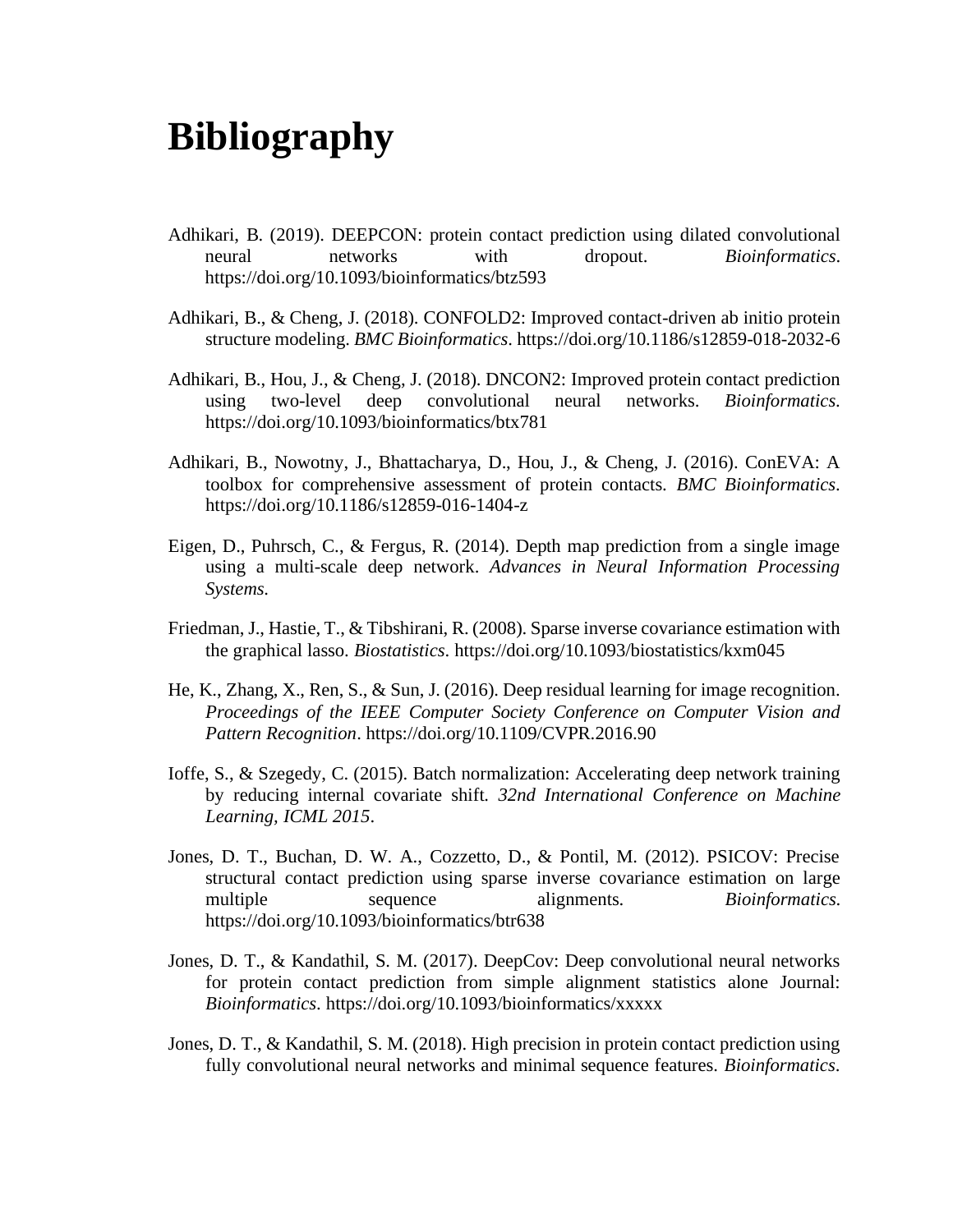https://doi.org/10.1093/bioinformatics/bty341

- Jones, D. T., Singh, T., Kosciolek, T., & Tetchner, S. (2015). MetaPSICOV: Combining coevolution methods for accurate prediction of contacts and long range hydrogen bonding in proteins. *Bioinformatics*. https://doi.org/10.1093/bioinformatics/btu791
- Kuismin, M. O., Kemppainen, J. T., & Sillanpää, M. J. (2017). Precision Matrix Estimation With ROPE. *Journal of Computational and Graphical Statistics*. https://doi.org/10.1080/10618600.2016.1278002
- Li, Y., Hu, J., Zhang, C., Yu, D.-J., & Zhang, Y. (2019). ResPRE: high-accuracy protein contact prediction by coupling precision matrix with deep residual neural networks. *Bioinformatics*. https://doi.org/10.1093/bioinformatics/btz291
- Marks, D. S., Colwell, L. J., Sheridan, R., Hopf, T. A., Pagnani, A., Zecchina, R., & Sander, C. (2011). Protein 3D structure computed from evolutionary sequence variation. *PLoS ONE*. https://doi.org/10.1371/journal.pone.0028766
- Monastyrskyy, B., D'Andrea, D., Fidelis, K., Tramontano, A., & Kryshtafovych, A. (2016). New encouraging developments in contact prediction: Assessment of the CASP11 results. *Proteins*. https://doi.org/10.1002/prot.24943
- Moult, J., Fidelis, K., Kryshtafovych, A., Schwede, T., & Tramontano, A. (2018). Critical assessment of methods of protein structure prediction (CASP)—Round XII. *Proteins: Structure, Function and Bioinformatics*. https://doi.org/10.1002/prot.25415
- Onvolutions, D. I. C. (2016). M -s c a d c. *Iclr*. https://doi.org/10.16373/j.cnki.ahr.150049
- Schapire, R. E. (2003). *The Boosting Approach to Machine Learning: An Overview*. https://doi.org/10.1007/978-0-387-21579-2\_9
- Srivastava, N., Hinton, G., Krizhevsky, A., Sutskever, I., & Salakhutdinov, R. (2014). Dropout: A simple way to prevent neural networks from overfitting. *Journal of Machine Learning Research*.
- Van Wieringen, W. N., & Peeters, C. F. W. (2016). Ridge estimation of inverse covariance matrices from high-dimensional data. *Computational Statistics and Data Analysis*. https://doi.org/10.1016/j.csda.2016.05.012
- Xu, Jinbo, & Wang, S. (2019). Analysis of distance‐based protein structure prediction by deep learning in CASP13. *Proteins: Structure, Function, and Bioinformatics*. https://doi.org/10.1002/prot.25810
- Xu, Jinrui, & Zhang, Y. (2010). How significant is a protein structure similarity with TMscore = 0.5? *Bioinformatics*. https://doi.org/10.1093/bioinformatics/btq066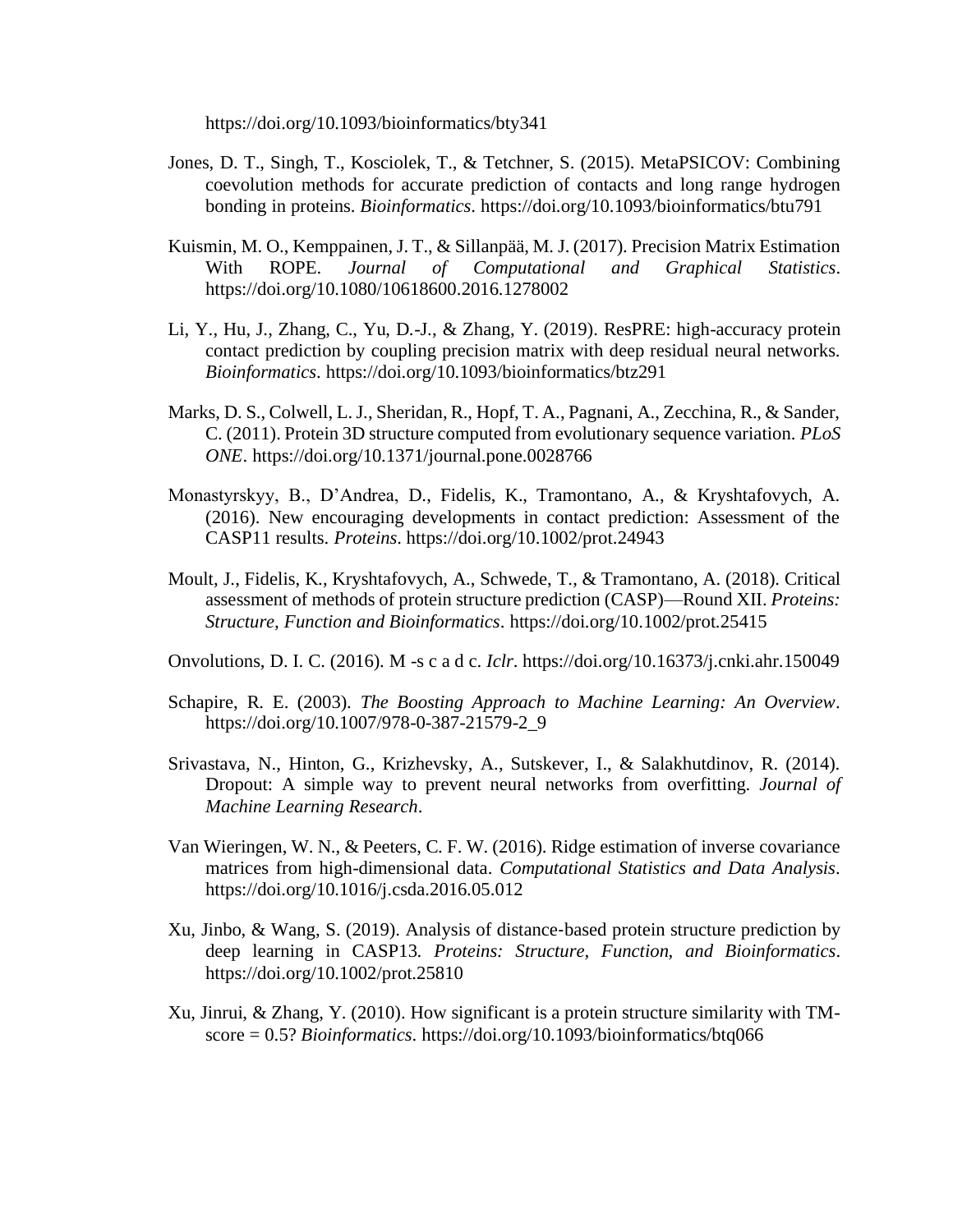## **Appendix**

**Suppl. Table 1** Performance comparison between long-range, medium range and shortrange contacts when using DEEPCON implementation for generating covariance and precision matrix were used on the validation dataset.

| $P_{L/5}$ | Cov | 74.4 |
|-----------|-----|------|
|           | Pre | 76.8 |
| $P_{LR}$  | Cov | 45.4 |
|           | Pre | 47.0 |
| $P_{MLR}$ | Cov | 49.5 |
|           | Pre | 51.1 |
|           |     |      |

**Suppl. Table 2** Performance comparison between long-range, medium range and shortrange contacts when using ResPRE implementation for generating covariance and precision matrix were used on the validation dataset.

| $P_{L/5}$ | Cov | 74.7 |
|-----------|-----|------|
|           | Pre | 76.5 |
| $P_{LR}$  | Cov | 44.6 |
|           | Pre | 48.0 |
| $P_{MLR}$ | Cov | 49.3 |
|           | Pre | 51.8 |
|           |     |      |

**Suppl. Table 3** All-range contact-map predictions for 150 PSICOV test dataset in DEEPCON and DEEPCON-PRE evaluated using ConEVA.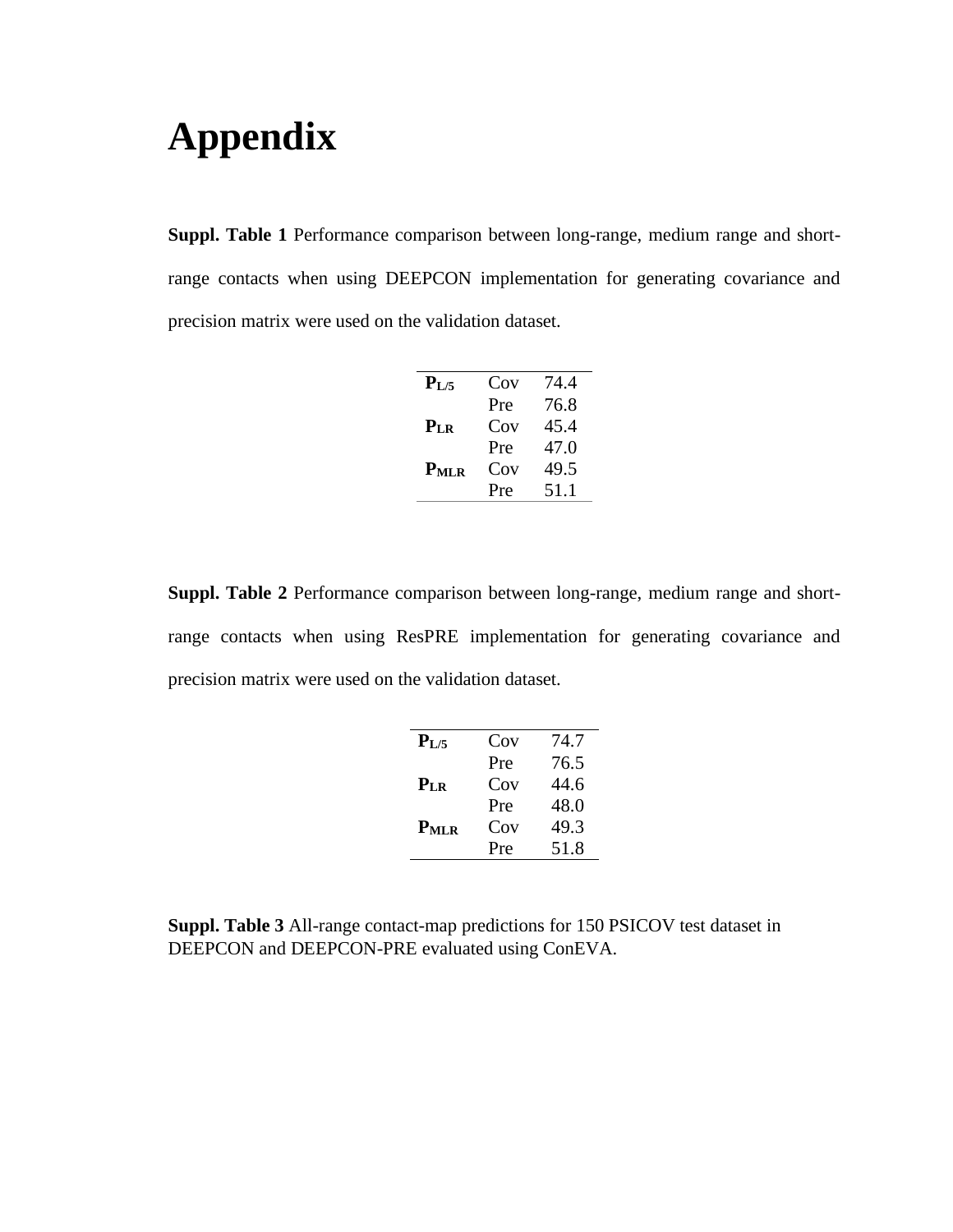|                    |           | <b>DEEPCON</b>              |                         |           | DEEPCON-PRE                 |       |  |
|--------------------|-----------|-----------------------------|-------------------------|-----------|-----------------------------|-------|--|
| <b>PDB ID</b>      | $P_{L/5}$ | $\mathbf{P}_{\mathrm{L}/2}$ | $\mathbf{P}_{\text{L}}$ | $P_{L/5}$ | $\mathbf{P}_{\mathrm{L}/2}$ | $P_L$ |  |
| 1a3aA              | 93.1      | 89.04                       | 73.1                    | 96.55     | 91.78                       | 80.69 |  |
| 1a6mA              | 100       | 89.47                       | $\overline{72.19}$      | 100       | 90.79                       | 74.17 |  |
| 1a70A              | 100       | 87.76                       | 69.07                   | 100       | 95.92                       | 80.41 |  |
| 1aapA              | 90.91     | 71.43                       | 48.21                   | 100       | 85.71                       | 60.71 |  |
| 1abaA              | 100       | 81.82                       | 60.92                   | 100       | 88.64                       | 70.11 |  |
| 1ag6A              | 100       | 96                          | 79.8                    | 100       | 94                          | 86.87 |  |
| 1aoeA              | 81.58     | 77.08                       | 63.54                   | 89.47     | 77.08                       | 65.62 |  |
| 1atlA              | 97.5      | 74                          | 59.5                    | 75        | 60                          | 46.5  |  |
| 1atzA              | 100       | 92.11                       | 77.33                   | 100       | 94.74                       | 73.33 |  |
| 1avsA              | 87.5      | 56.1                        | 32.1                    | 75        | 58.54                       | 33.33 |  |
| 1bdoA              | 100       | 97.5                        | 90                      | 100       | 100                         | 97.5  |  |
| 1bebA              | 25.81     | 23.08                       | 17.95                   | 96.77     | 70.51                       | 51.28 |  |
| 1behA              | 97.3      | 89.13                       | 66.85                   | 97.3      | 89.13                       | 67.93 |  |
| $1$ bkr $A$        | 90.91     | 64.81                       | 37.96                   | 68.18     | 55.56                       | 41.67 |  |
| 1brfA              | 100       | 92.59                       | 60.38                   | 100       | 88.89                       | 66.04 |  |
| 1bsgA              | 96.23     | 89.47                       | 68.8                    | 98.11     | 90.98                       | 76.69 |  |
| 1c44A              | 100       | 96.97                       | 71.21                   | 100       | 90.91                       | 74.24 |  |
| 1c52A              | 100       | 90.32                       | 66.67                   | 100       | 91.94                       | 68.29 |  |
| 1c9oA              | 73.08     | 57.58                       | 38.17                   | 88.46     | 68.18                       | 43.51 |  |
| 1cc8A              | 100       | 94.44                       | 84.72                   | 100       | 100                         | 83.33 |  |
| 1chdA              | 92.5      | 83.84                       | 77.78                   | 100       | 94.95                       | 88.38 |  |
| <b>lcjwA</b>       | 96.97     | 83.13                       | 62.05                   | 96.97     | 84.34                       | 71.08 |  |
| 1ckeA              | 90.48     | 79.25                       | 65.57                   | 100       | 89.62                       | 73.11 |  |
| 1ctfA              | 100       | 100                         | 92.65                   | 100       | 97.06                       | 79.41 |  |
| $1c$ xy $A$        | 93.75     | 78.05                       | 58.02                   | 100       | 87.8                        | 67.9  |  |
| 1cznA              | 94.12     | 87.06                       | 79.29                   | 100       | 97.65                       | 85.21 |  |
| 1d0qA              | 75        | 64.71                       | 47.06                   | 95        | 76.47                       | 49.02 |  |
| 1d1qA              | 96.88     | 90                          | 79.25                   | 96.88     | 93.75                       | 88.68 |  |
| 1d4oA              | 97.14     | 76.4                        | 59.32                   | 100       | 88.76                       | 73.45 |  |
| 1dbxA              | 83.33     | 73.68                       | 66.45                   | 100       | 93.42                       | 83.55 |  |
| 1dixA              | 95.24     | 75                          | 54.81                   | 97.62     | 78.85                       | 52.4  |  |
| $1d$ lwA           | 100       | 86.21                       | 58.62                   | 100       | 84.48                       | 62.93 |  |
| 1dmgA              | 100       | 89.53                       | 65.7                    | 100       | 88.37                       | 70.35 |  |
| 1dqgA              | 18.52     | 16.42                       | 11.19                   | 22.22     | 13.43                       | 14.18 |  |
| 1dsxA              | 88.24     | 70.45                       | 48.28                   | 100       | 72.73                       | 47.13 |  |
| leazA              | 95.24     | 63.46                       | 45.63                   | 80.95     | 61.54                       | 48.54 |  |
|                    |           |                             |                         |           |                             | 76.67 |  |
| 1ej <sub>0</sub> A | 100       | 90                          | 71.11                   | 97.22     | 90                          |       |  |
| 1ej8A              | 64.29     | 55.71                       | 46.43                   | 82.14     | 68.57                       | 57.14 |  |
| 1ek0A              | 97.06     | 91.67                       | 76.79                   | 100       | 98.81                       | 89.29 |  |
| 1f6bA              | 88.57     | 81.82                       | 65.91                   | 88.57     | 85.23                       | 68.75 |  |
| 1fcyA              | 80.85     | 58.47                       | 40.25                   | 87.23     | 66.1                        | 45.76 |  |
| 1fk5A              | 63.16     | 53.19                       | 39.78                   | 68.42     | 59.57                       | 41.94 |  |
| 1fl0A              | 57.58     | 50                          | 39.63                   | 87.88     | 59.76                       | 45.12 |  |
| 1fnaA              | 100       | 100                         | 73.63                   | 100       | 97.83                       | 75.82 |  |
| 1fqtA              | 95.45     | 78.18                       | 61.47                   | 95.45     | 92.73                       | 71.56 |  |
| 1fvgA              | 97.37     | 93.75                       | 74.48                   | 86.84     | 84.38                       | 78.12 |  |
| 1fvkA              | 86.84     | 73.4                        | 55.32                   | 92.11     | 79.79                       | 63.3  |  |
| 1fx2A              | 100       | 85.71                       | 55.36                   | 100       | 87.5                        | 57.14 |  |
| 1g2rA              | 84.21     | 74.47                       | 47.87                   | 89.47     | 65.96                       | 43.62 |  |
| 1g9oA              | 100       | 91.3                        | 74.73                   | 100       | 97.83                       | 82.42 |  |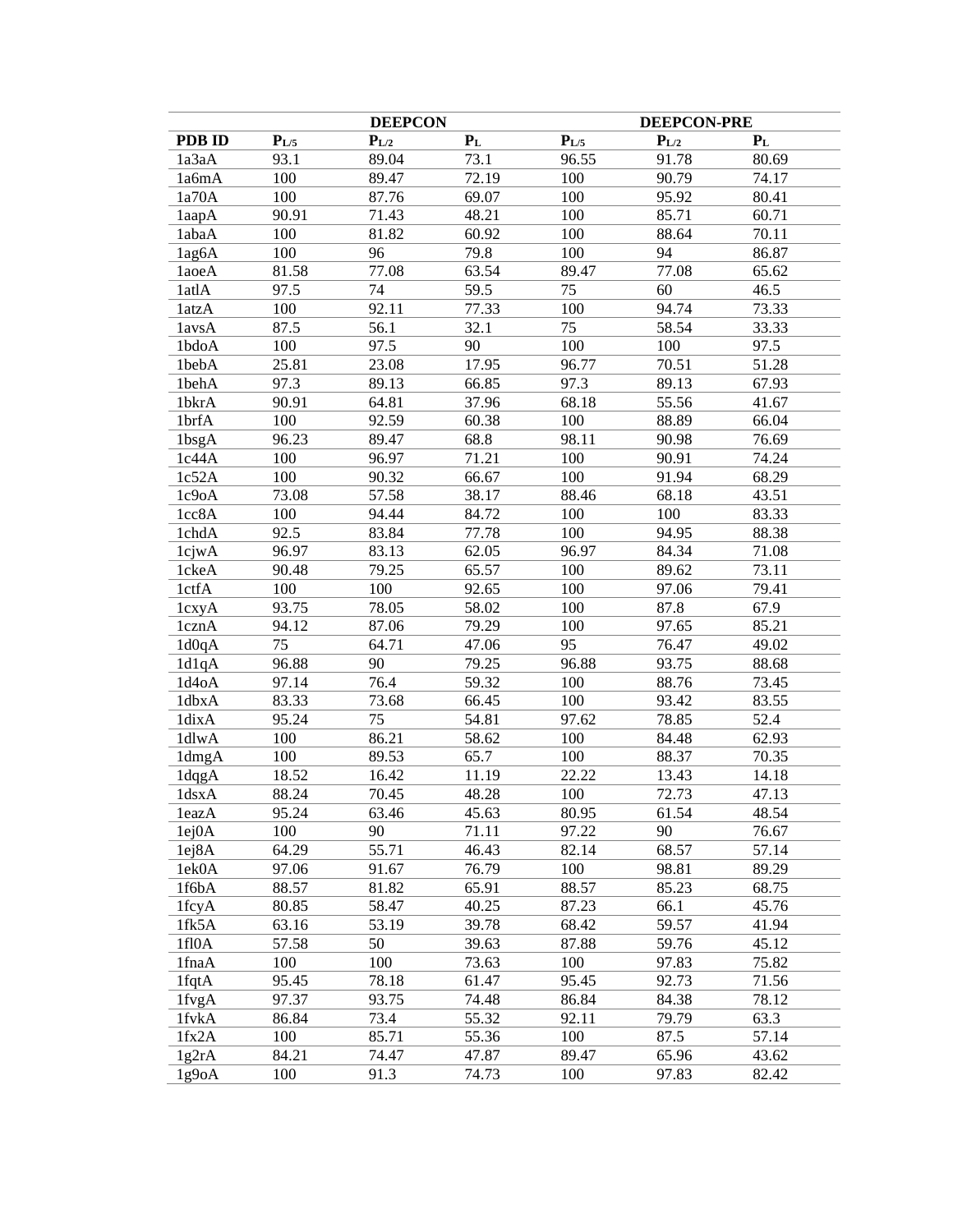| 1gbsA              | 91.89 | 64.52 | 37.3  | 89.19 | 62.37 | 41.08 |
|--------------------|-------|-------|-------|-------|-------|-------|
| 1gmiA              | 100   | 97.06 | 86.67 | 100   | 98.53 | 89.63 |
| 1gmxA              | 100   | 85.19 | 71.03 | 100   | 90.74 | 71.03 |
| 1guuA              | 80    | 48    | 24    | 90    | 48    | 26    |
| 1gz2A              | 96.43 | 89.86 | 71.01 | 75    | 81.16 | 65.94 |
| 1gzcA              | 95.83 | 96.67 | 83.26 | 97.92 | 96.67 | 84.94 |
| 1h0pA              | 100   | 98.9  | 75.82 | 100   | 98.9  | 82.42 |
| 1h2eA              | 100   | 91.35 | 78.26 | 100   | 95.19 | 84.06 |
| 1h4xA              | 95.45 | 85.45 | 76.36 | 100   | 87.27 | 70    |
| 1h98A              | 66.67 | 56.41 | 40.26 | 73.33 | 64.1  | 45.45 |
| 1hdoA              | 100   | 95.15 | 83.9  | 100   | 98.06 | 86.34 |
| 1hfcA              | 100   | 78.48 | 57.32 | 100   | 79.75 | 56.69 |
| 1hh8A              | 5.26  | 13.54 | 19.27 | 94.74 | 63.54 | 34.9  |
| 1htwA              | 100   | 94.94 | 74.05 | 100   | 97.47 | 71.52 |
| 1hxnA              | 40.48 | 24.76 | 17.62 | 26.19 | 22.86 | 18.57 |
| 1i1jA              | 100   | 79.25 | 54.72 | 90.48 | 64.15 | 51.89 |
| li1nA              | 95.56 | 80.36 | 62.95 | 95.56 | 86.61 | 72.32 |
| 1i4jA              | 100   | 96.36 | 83.64 | 100   | 96.36 | 85.45 |
| 1i58A              | 93.1  | 69.44 | 57.64 | 100   | 80.56 | 59.03 |
| 1i5gA              | 86.84 | 65.26 | 56.08 | 89.47 | 73.68 | 59.79 |
| 1i71A              | 94.12 | 73.81 | 51.81 | 82.35 | 71.43 | 53.01 |
| 1ihzA              | 85.19 | 83.82 | 67.65 | 88.89 | 86.76 | 73.53 |
| 1iibA              | 100   | 94.23 | 79.61 | 100   | 92.31 | 78.64 |
| lim <sub>5</sub> A | 80.56 | 83.33 | 72.63 | 94.44 | 87.78 | 77.65 |
| liwdA              | 83.72 | 71.3  | 60    | 97.67 | 84.26 | 68.37 |
| 1j3aA              | 100   | 93.85 | 83.72 | 100   | 92.31 | 77.52 |
| 1jbeA              | 100   | 93.65 | 80.95 | 100   | 93.65 | 80.95 |
| $1$ jbk $A$        | 94.74 | 68.42 | 46.03 | 89.47 | 76.84 | 52.91 |
| 1jfuA              | 88.57 | 86.36 | 71.59 | 97.14 | 81.82 | 72.73 |
| $1$ jfxA           | 93.02 | 86.24 | 71.43 | 93.02 | 88.07 | 73.27 |
| $1$ jkx $A$        | 100   | 97.14 | 79.9  | 100   | 94.29 | 80.38 |
| 1j11A              | 100   | 89.47 | 80.92 | 100   | 92.11 | 86.18 |
| 1jo0A              | 100   | 85.71 | 67.01 | 100   | 85.71 | 65.98 |
| 1j <sub>0</sub> 8A | 83.33 | 72.41 | 50    | 91.67 | 79.31 | 58.62 |
| 1josA              | 100   | 94    | 74    | 100   | 88    | 72    |
| 1jvwA              | 100   | 98.75 | 81.25 | 100   | 98.75 | 84.38 |
| 1jwqA              | 100   | 96.67 | 88.83 | 100   | 97.78 | 94.97 |
| 1jyhA              | 96.77 | 97.44 | 84.52 | 100   | 97.44 | 87.1  |
| 1k6kA              | 100   | 87.32 | 68.31 | 96.43 | 95.77 | 73.94 |
| 1k7cA              | 97.87 | 89.74 | 76.39 | 97.87 | 91.45 | 75.11 |
| 1k7jA              | 90.24 | 67.96 | 56.31 | 92.68 | 85.44 | 73.79 |
| 1kidA              | 97.44 | 89.69 | 75.65 | 92.31 | 77.32 | 68.91 |
| 1kq6A              | 75    | 51.43 | 35.71 | 71.43 | 60    | 42.86 |
| 1kqrA              | 81.25 | 73.75 | 50.62 | 87.5  | 68.75 | 39.38 |
| 1ktgA              | 74.07 | 78.26 | 68.61 | 100   | 88.41 | 77.37 |
| 1ku3A              | 83.33 | 58.06 | 39.34 | 83.33 | 67.74 | 45.9  |
| 1kw4A              | 92.86 | 71.43 | 51.43 | 92.86 | 71.43 | 52.86 |
| 1lm4A              | 89.47 | 67.37 | 48.15 | 78.95 | 66.32 | 51.85 |
| 11o7A              | 100   | 97.14 | 84.29 | 100   | 100   | 92.14 |
| 1lpyA              | 75    | 49.38 | 35.19 | 75    | 54.32 | 35.8  |
| 1m4iA              | 48.15 | 52.24 | 47.37 | 48.15 | 56.72 | 50.38 |
| 1m8aA              | 66.67 | 38.71 | 26.23 | 66.67 | 41.94 | 34.43 |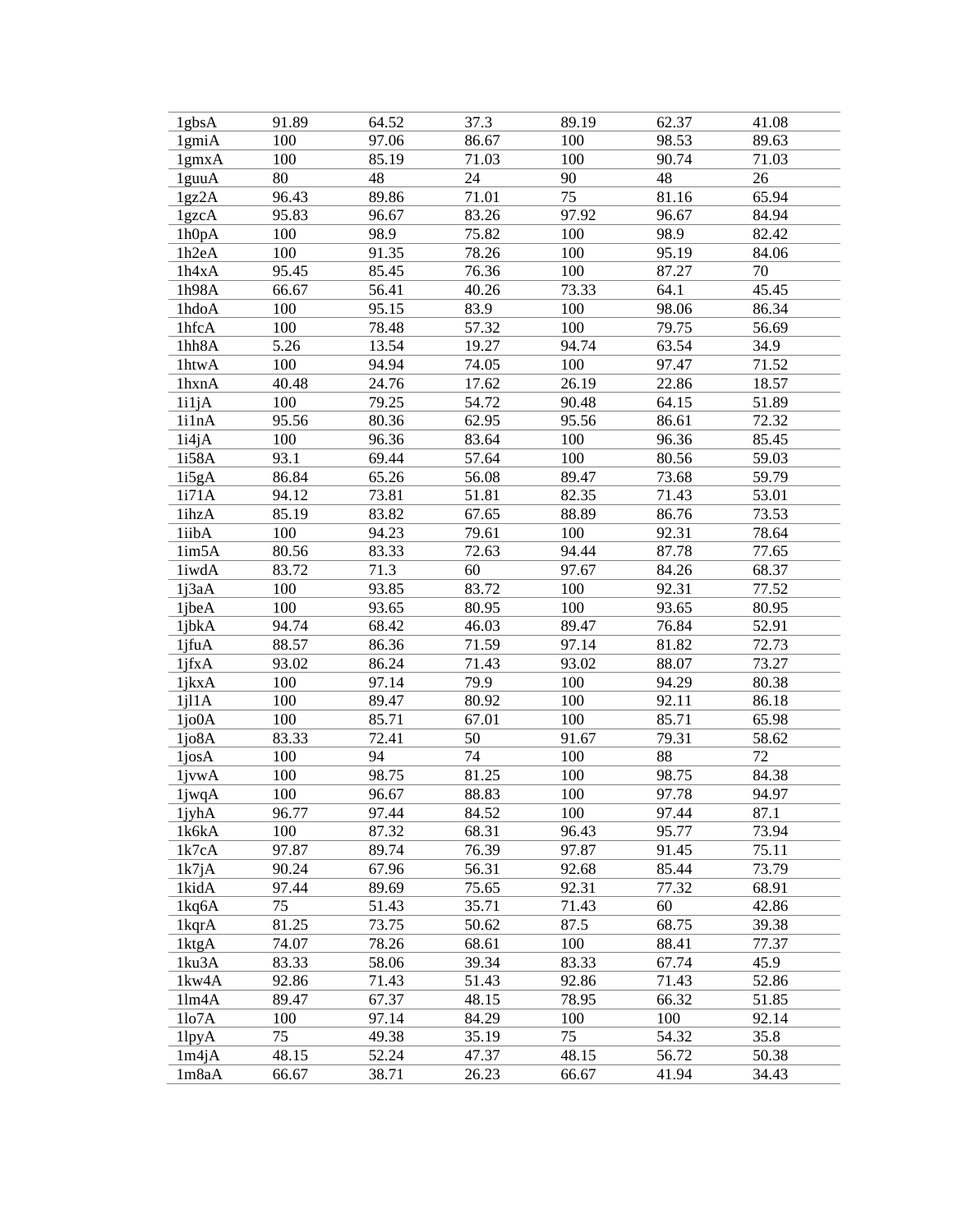| $1$ mk $0$ A | 100   | 83.67 | 59.79 | 100   | 75.51 | 52.58 |
|--------------|-------|-------|-------|-------|-------|-------|
| 1mugA        | 96.97 | 84.34 | 69.7  | 100   | 92.77 | 73.94 |
| 1nb9A        | 93.1  | 86.49 | 72.11 | 100   | 87.84 | 68.71 |
| 1ne2A        | 97.14 | 73.86 | 43.75 | 94.29 | 80.68 | 47.16 |
| 1npsA        | 100   | 95.45 | 75    | 100   | 90.91 | 70.45 |
| 1nrvA        | 85    | 54    | 35    | 85    | 54    | 41    |
| lny1A        | 95.74 | 91.53 | 77.45 | 97.87 | 89.83 | 81.7  |
| 1o1zA        | 100   | 95.58 | 77.88 | 100   | 93.81 | 80.53 |
| 1p90A        | 96    | 88.71 | 62.6  | 100   | 90.32 | 66.67 |
| 1pchA        | 100   | 100   | 87.5  | 100   | 100   | 86.36 |
| 1pkoA        | 100   | 96.77 | 80.65 | 100   | 95.16 | 82.26 |
| 1qf9A        | 100   | 93.81 | 75.77 | 100   | 97.94 | 76.29 |
| 1qjpA        | 100   | 88.41 | 61.31 | 100   | 95.65 | 72.99 |
| 1ql0A        | 87.5  | 61.16 | 45.23 | 95.83 | 68.6  | 50.62 |
| 1r26A        | 100   | 98.25 | 78.76 | 100   | 96.49 | 81.42 |
| 1roaA        | 100   | 89.29 | 77.48 | 100   | 92.86 | 76.58 |
| 1rw1A        | 100   | 73.68 | 57.89 | 100   | 91.23 | 70.18 |
| 1rw7A        | 97.87 | 88.14 | 74.47 | 100   | 97.46 | 85.11 |
| <b>lrybA</b> | 100   | 93.55 | 80.11 | 100   | 97.85 | 87.1  |
| 1smxA        | 88.24 | 84.09 | 63.22 | 100   | 88.64 | 63.22 |
| 1svyA        | 95    | 78.43 | 59.41 | 100   | 86.27 | 66.34 |
| 1t8kA        | 100   | 92.31 | 61.04 | 100   | 94.87 | 59.74 |
| 1tifA        | 93.33 | 73.68 | 55.26 | 93.33 | 73.68 | 48.68 |
| 1tqgA        | 100   | 83.02 | 59.05 | 100   | 92.45 | 63.81 |
| 1tqhA        | 100   | 94.21 | 76.03 | 95.83 | 90.08 | 79.75 |
| 1tzvA        | 100   | 87.32 | 63.12 | 100   | 91.55 | 63.12 |
| 1vfyA        | 76.92 | 61.76 | 40.3  | 92.31 | 61.76 | 40.3  |
| 1vhuA        | 100   | 93.75 | 83.85 | 100   | 94.79 | 84.9  |
| $1$ vjk $A$  | 100   | 97.73 | 87.5  | 100   | 90.91 | 77.27 |
| 1vmbA        | 100   | 100   | 88.79 | 100   | 100   | 90.65 |
| 1vp6A        | 100   | 98.51 | 84.96 | 100   | 100   | 89.47 |
| 1w0hA        | 92.5  | 83    | 68    | 90    | 85    | 70.5  |
| 1whiA        | 75    | 63.93 | 46.72 | 83.33 | 67.21 | 50    |
| $1$ wjx $A$  | 100   | 80.36 | 65.18 | 100   | 80.36 | 66.07 |
| 1wkcA        | 94.12 | 78.57 | 60.12 | 97.06 | 90.48 | 71.43 |
| 1xdzA        | 97.92 | 87.39 | 80.67 | 97.92 | 93.28 | 82.77 |
| 1xffA        | 100   | 86.55 | 78.15 | 100   | 99.16 | 88.24 |
| 1xkrA        | 95.12 | 83.5  | 62.93 | 95.12 | 88.35 | 68.29 |
| 2arcA        | 100   | 95.06 | 75.78 | 100   | 96.3  | 74.53 |
| 2cuaA        | 100   | 95.08 | 80.33 | 100   | 95.08 | 80.33 |
| 2hs1A        | 85    | 52    | 39.39 | 90    | 78    | 54.55 |
| 2mhrA        | 95.83 | 71.19 | 46.61 | 75    | 74.58 | 50.85 |
| 2phyA        | 40    | 25.4  | 20    | 40    | 30.16 | 24    |
| 2tpsA        | 95.56 | 88.5  | 77.43 | 100   | 94.69 | 78.76 |
| 2vxnA        | 88    | 76.8  | 67.87 | 88    | 84.8  | 73.9  |
| 3borA        | 97.44 | 91.75 | 73.71 | 100   | 91.75 | 76.8  |
| 3dqgA        | 93.33 | 83.78 | 63.51 | 96.67 | 87.84 | 67.57 |
|              |       |       |       |       | 97.3  |       |
| 5ptpA        | 100   | 86.49 | 72.52 | 100   |       | 85.59 |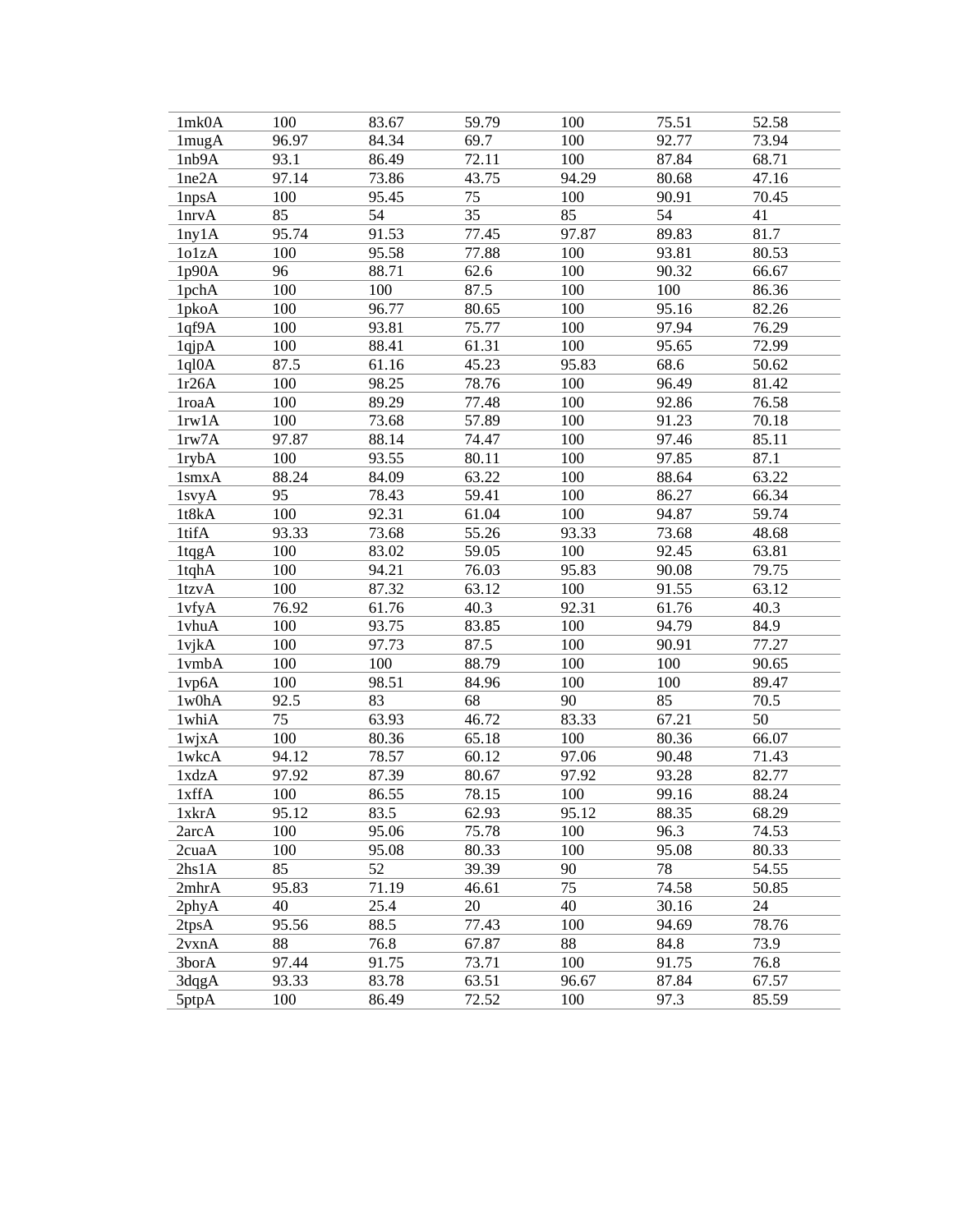## **Glossary of terms**

**OLS:** The method of least squares is about estimating parameters by minimizing the squared discrepancies between observed data, on the one hand, and their expected values on the other.

L2 norm: L2-norm is also known as least squares. It is basically minimizing the sum of the square of the differences **(S)** between the target value  $(Y_i)$  and the estimated values  $f(x_i)$ .

L2 norm produces non-sparse coefficients. Sparsity refers to that only very few entries in a matrix is non-zero. In machine learning terms suppose the model has 100 coefficients but only 10 of them have non-zero coefficients, this is effectively saying that "the other 90 predictors are useless in predicting the target values".

So L2 norm is a soft constraint that minimizes the occurrence of the zero coefficients but just reduces them to weak predictors.

**Non-invertible matrix:** Any matrix with determinant zero is non-invertible. This is also called as singular matrix.

**Determinant:** In linear algebra, the determinant is a scalar value that can be computed from the elements of a square matrix and encodes certain properties of the linear transformation described by the matrix. The determinant of a matrix A is denoted det(A), det A, or |A|.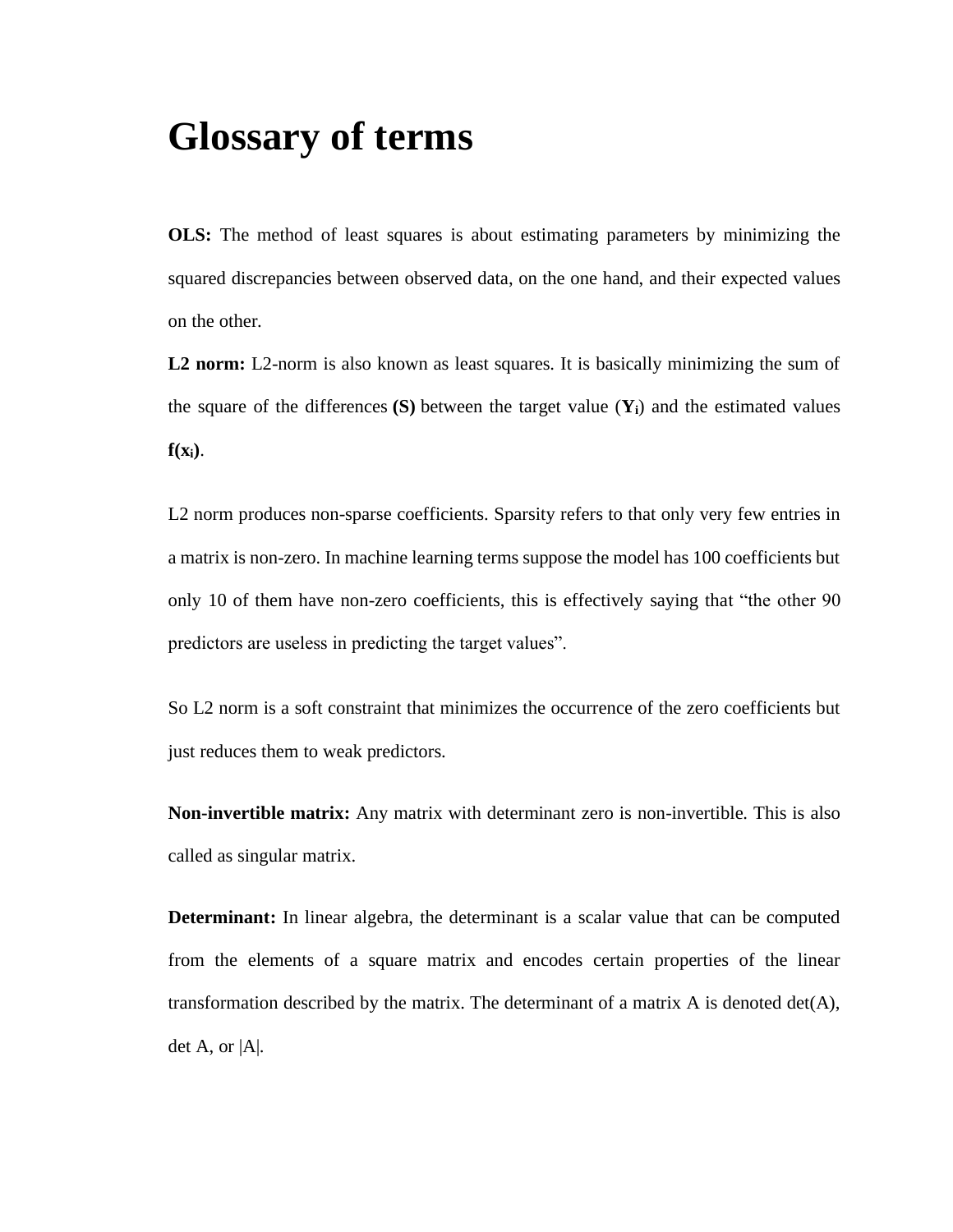In the case of a  $2 \times 2$  matrix the determinant may be defined as

$$
|A| = \begin{vmatrix} a & b \\ c & d \end{vmatrix} = ad - bc
$$

**Maximum likelihood estimation:** Since the data points  $(X_1, y_1), \ldots, (X_N, y_N)$  are independently generated, the probability of getting all the yn's in the data set from the corresponding  $X_n$ 's would be the product

$$
\Pi P(\gamma n | \chi n)
$$
 for  $n = 1$  to N

**log likelihood function:** The log-likelihood is the natural logarithm of the likelihood.

**Independent identical distribution:** A collection of random variables is independent and identically distributed if each random variable has the same probability distribution as the others and all are mutually independent. This is abbreviated as i.i.d.

**Convex function:** A function  $f : \mathbb{R}^n \to \mathbb{R}$  is convex if its domain is a convex set and for all x, y in its domain, and all  $\lambda \in [0, 1]$ , we have  $f(\lambda x + (1 - \lambda)y) \leq \lambda f(x) + (1 - \lambda)f(y)$ .

**Eigen vectors and Eigen Values**: Eigen vector of a matrix A is a vector represented by a matrix X such that when X is multiplied with matrix A, then the direction of the resultant matrix remains same as vector X. Mathematically, above statement can be represented as:

 $AX = \lambda X$ , where A is any arbitrary matrix,  $\lambda$  are eigen values and X is an eigen vector corresponding to each eigen value.